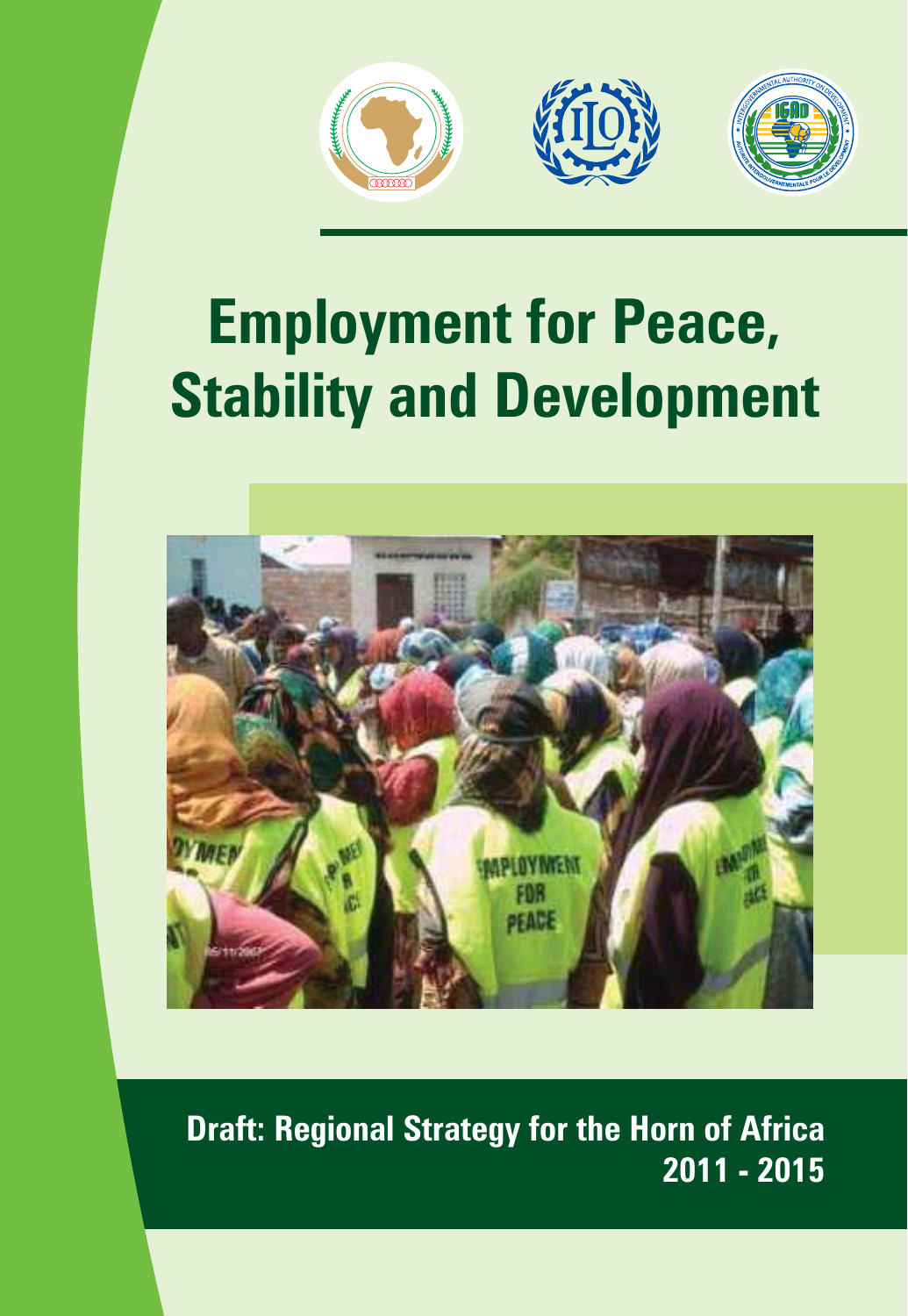*"Whereas universal and lasting peace can be established only if it is based upon social justice; And whereas conditions of labour exist involving such injustice hardship and privation to large numbers of people as to produce unrest so great that the peace and harmony of the world are imperilled."* 

*Preamble of the International Labour Organization Constitution, 1919* 

*"Inspired by the noble purpose of promoting peace, security and stability, and eliminating the sources of conflict as well as preventing and resolving conflicts in the sub-region;…"* 

> *Preamble Agreement Establishing the Inter-Governmental Authority on Development, 1996*

*"Everyone is [...] aware that there can be no peace without development, as insecurity and violence feed on poverty, injustice and inequalities."*

> *Dr. Jean Ping, November 2010 Chairperson of the African Union Commission – Third Africa-Europe Summit, Tripoli*

*"Employment and income generation are fundamental elements of the post-conflict solution. For communities and individuals, job creation and regular income can provide the means for survival andrecovery. They are also keys to reaching out to young people and reintegrating ex-combatants and returnees. In short, generating employment is crucial for building peace."*

> *Ban Ki-Moon, June 2009 Foreword to UN Policy for Post-Conflict Employment Creation, Income Generation and Reintegration*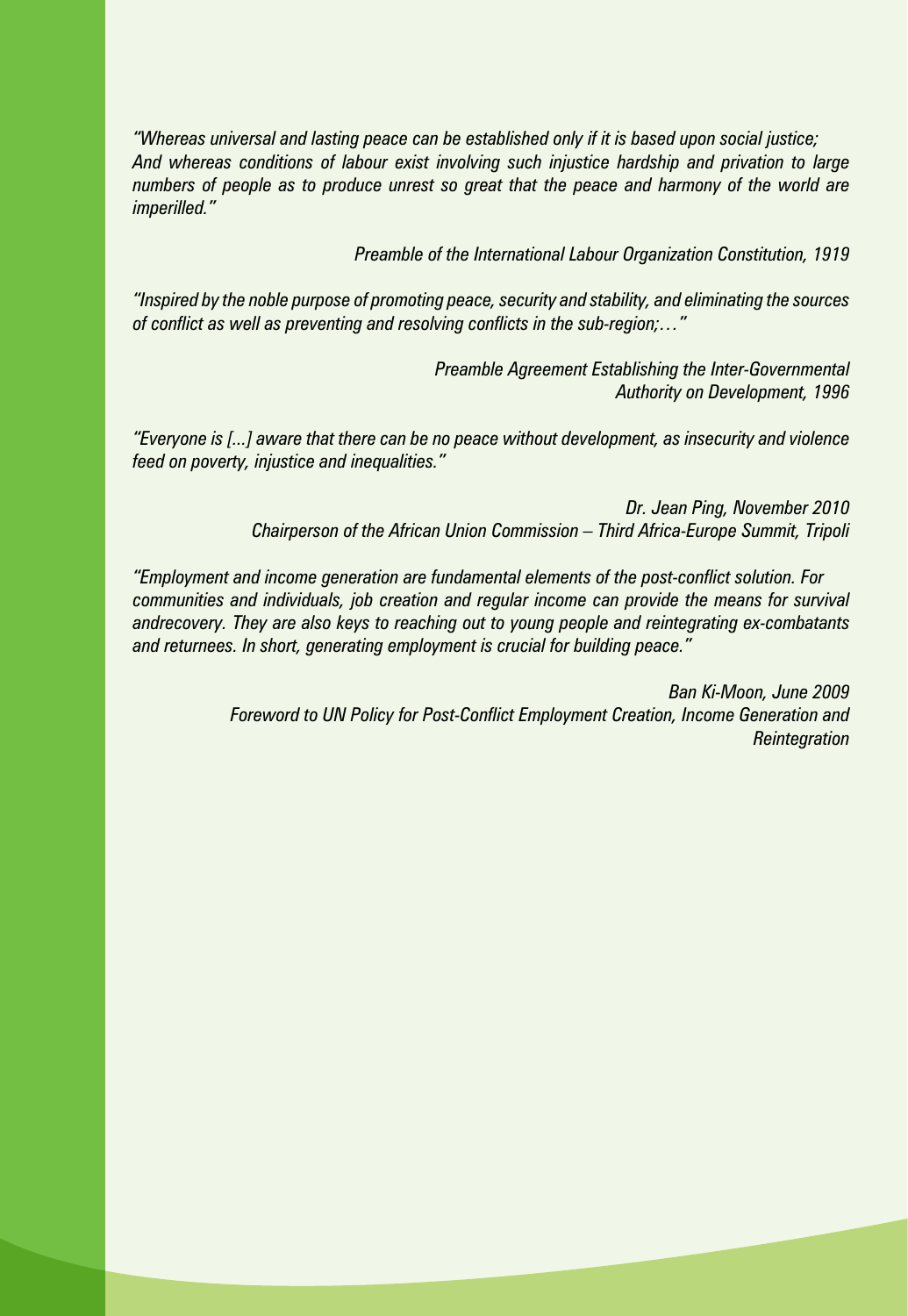#### **FOREWORD**

The nations of the Horn of Africa are endowed with a dynamic, youthful and entrepreneurial population and an abundance of natural resources. And yet, for too many years, peoples of this region have been suffering from hunger, conflicts, poverty and growing inequalities.

The extent of decent work deficits in this region is well known. Unemployment, underemployment and informal work remain very high. Failing to address this reality could trigger even more turmoil and destabilization regionally and globally.

Many of the factors causing fragility and vulnerability in the Horn of Africa have a transnational dimension: ethnic identity, migration, pastoralism, climate change, terrorism, piracy to name a few.

The proposed strategy entitled "Employment for Peace, Stability and Development" seeks to adapt the Decent Work Agenda to the situation and conditions prevailing in this region. Speaking of productive and decent employment opportunities is to speak of a universal aspiration, a pressing social demand, an indispensable requirement in the lives of all peoples.

To achieve this goal in the Horn of Africa, our approach builds around a "Virtuous Triangle" of creating jobs, extending social protection and empowering peoples. Over the years, we have learned that the active involvement of local communities, youth and women is key to building a system of participative governance which in turn is indispensable to advance decent work and social justice.

The ILO Constitution of 1919 states that "universal and lasting peace can be established only if it is based upon social justice". Decent work is part of a productive response to peace building, regional security and shared growth. It is the surest way of achieving social justice.

The peace dividends of a more stable, more prosperous Horn of Africa by far outstrip the collective investment into the proposed strategy. Let us work together towards promoting productive and decent employment in the Horn of Africa so as to restore peace and foster development, and to give the youth of that region a perspective in life and hope for the future.

Juan Somavia ILO Director-General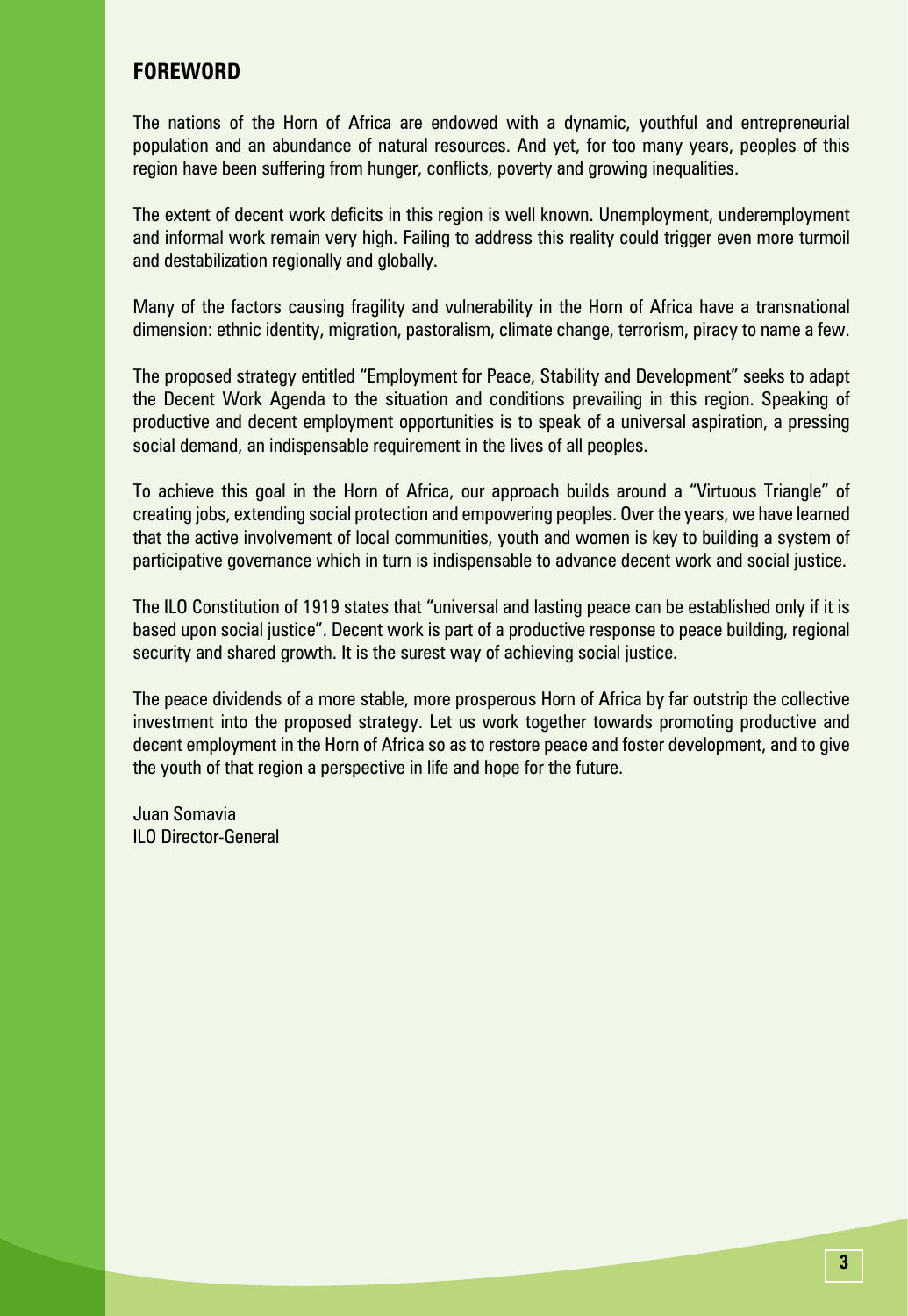I recall reading an article on employment and the most likely rewarding jobs of the future by one blogger who posited the thesis that answers to global challenges such as job creation, climate change and poverty, among the myriad, are to be discovered, not found in books. My humble understanding of the notion of 'discovery' is that the answers to many of our challenges are lying somewhere, all it takes is for someone to find them by 'doing something'. Doing, thrives, but is not limited to three basic skills that are necessary for success, namely:

- The ability to do critical thinking and problem solving;
- The ability to communicate; and
- The ability to collaborate.

This Conference on Employment for Peace, Stability and Development in the Horn of Africa between the stakeholders and the development partners seeks to respond to the challenge to win the future in the region through the instrumentality of Employment for Peace, Stability and Development by embracing and implementing, among others, the above-named skills and/or strategies. The environment in which they aspire to achieve their objective, I believe, has been deliberately chosen for the obvious challenges it presents to the citizens and governments of the region as it does to the international development partners it has to collaborate with. Conflict situations are complex; their different aspects need to be considered, particularly the root and proximate causes of their genesis, including their actual and potential triggers.

I am satisfied the partners and the stakeholders have done their due diligence in this regard. The concept paper on the Conference is comprehensive and correctly identifies the factors at play in the Horn of Africa – instability dynamic. For reasons of space I will not elaborate on each of them but flag them for lucidity. They are protracted conflicts; rebel groups, some of them state sponsored, pirates and terrorists; recurrent climate shocks; large rural population with high growth rates with long standing conflicts over control of natural resources; highly significant proportions of youth within all populations; economic migration: rural-urban and continued exodus from the region generating a high number of asylum seekers, refugees and IDPs within and outside the region and recurrence of humanitarian crisis.

These challenges are daunting, but not insurmountable. The "Virtuous Triangle" strategy adopted by the Conference as its central plank, is a-hands-on approach, which while not being the panacea, is a promising entry point at which all the stake-holders can be rallied around with positive outcomes. Its three axes are worth mentioning:

- Creating employment opportunities
- Protecting the most vulnerable
- Empowering people and communities

Indeed the strategy, in my view, is a conflict prevention tool-box. However, for it to deliver, it requires each stakeholder to play its part. Governments must enact enabling laws and ensure their enforcement, they must build infrastructure and provide strategic guidance they consider necessary for the country's next step. This, of course must be done in through a consultative and collaborative process involving all stakeholders and vice versa. I am a firm believer in the critical role that governments have to play as "enablers" in any country's socioeconomic development. Equally too, the onus is on governments to prove to the people that they do deliver on their promises. This is an absolute imperative and all else will fall into place, as it were.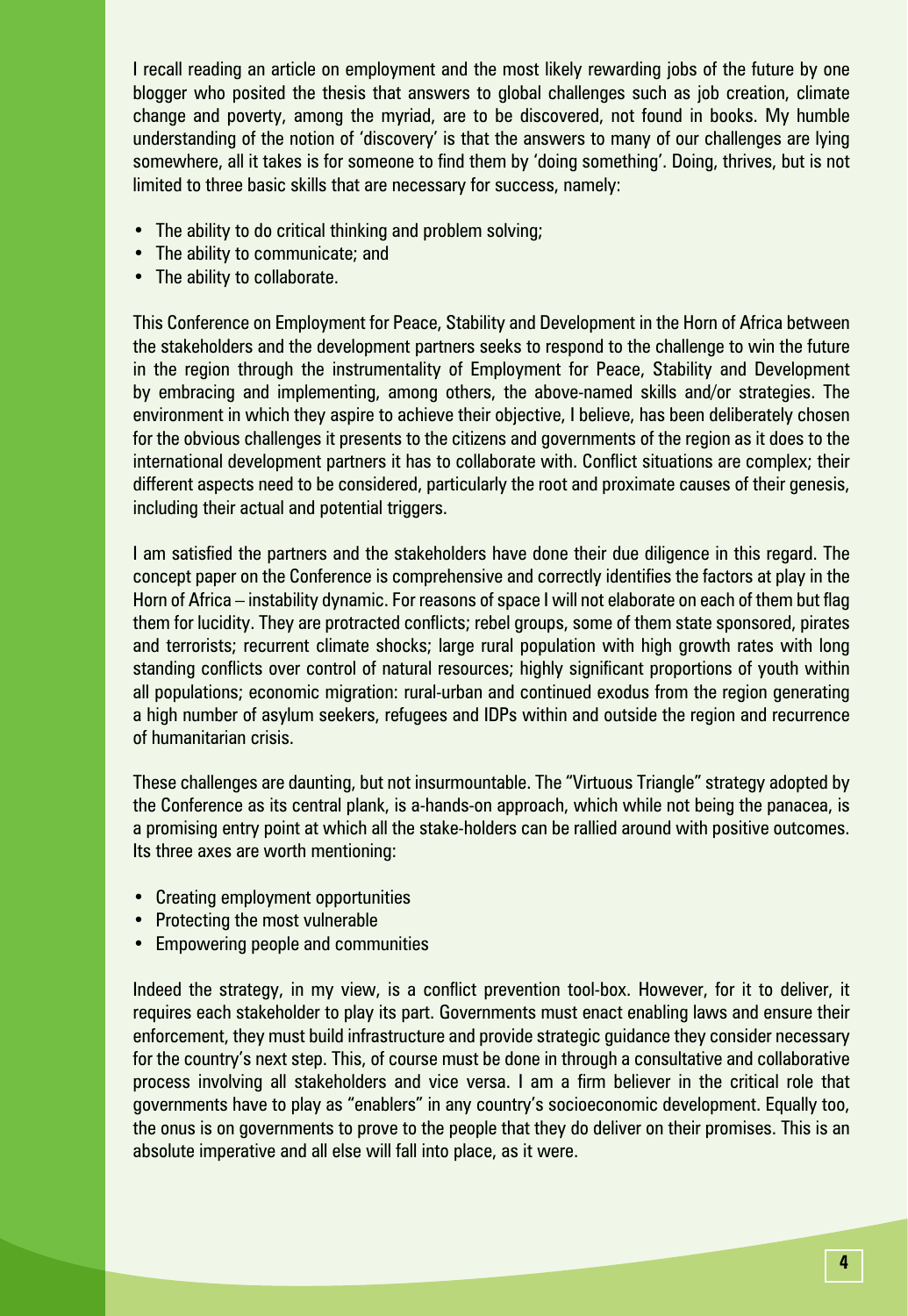In conclusion I wish to seize this opportunity to appeal to governments to embrace science and technology as the tool for human development. Indeed an argument is made that technological skills constitute a new form of basic literacy for citizens' meaningful participation in society. Technology enables analysis and is also the delivery mechanism.

Ramtane Lamamra

Commissioner for Peace and Security of the African Union Commission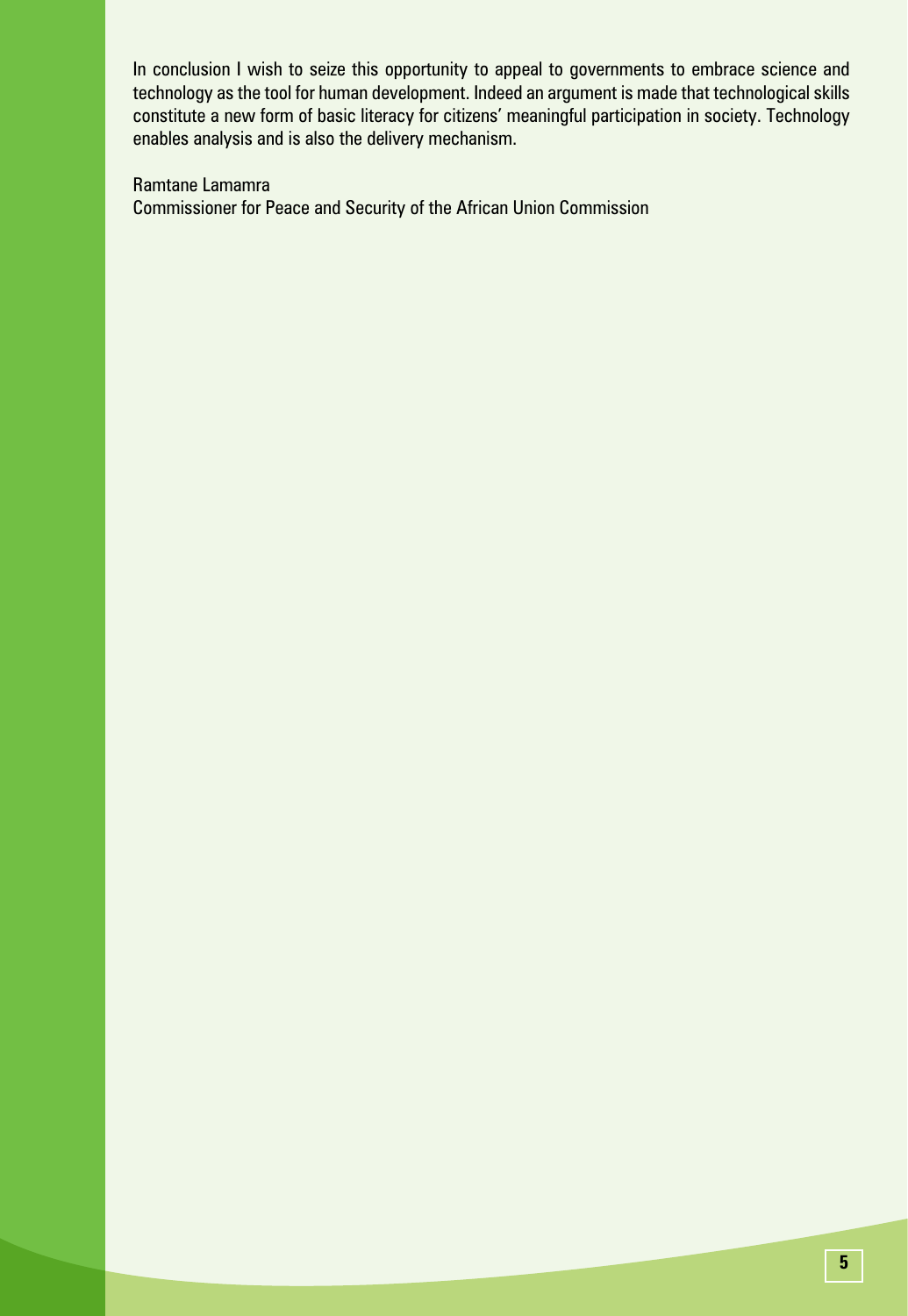The Intergovernmental Authority on Development (IGAD) in Eastern Africa was created in 1996 to supersede the Intergovernmental Authority on Drought and Development (IGADD) which was founded in 1986 to combat the recurring severe droughts and other natural disasters that resulted in widespread famine, ecological degradation and economic hardship in the Eastern Africa region. Djibouti, Ethiopia, Kenya, Somalia, Sudan and Uganda - took action through the United Nations to establish the intergovernmental body for development and drought control in their region. In April 1995 in Addis Ababa, the Assembly of Heads of State and Government made a Declaration to revitalise IGADD and expand cooperation among member states. The Intergovernmental Authority on Development (IGAD), a revitalized IGADD, with expanded areas of regional cooperation and a new organisational structure, was launched by the IGAD Assembly of Heads of State and Government on 25 November 1996 in Djibouti, the Republic of Djibouti

The vision and mission of IGAD is to be the premier Regional Economic Community (REC) for achieving peace and sustainable development in the region through Promoting regional cooperation and integration to add value to Member Sates' efforts in achieving peace, security and prosperity.

To this end, the IGAD social development agenda is based on a human-centred approach that seeks to promote human rights and dignity. However, this aspiration is likely to be hampered unless the crisis facing the Sub-Region—reflected in, among others, conflict, high rate of HIV/AIDS and communicable disease, lack of basic infrastructure and social services, inadequate health care and services; poor access to basic education and training; high illiteracy rates; gender inequality; youth marginalisation; and migration and social instability in a number of Member States—is sufficiently addressed.

Employment creation has been identified as the key for fighting against poverty and the Regional Member States have placed employment creation at the centre of their countries' development strategies. Despite these efforts, the current employment problem remains severe and multidimensional as has been cited in the international organization's reports. Generally these reports show high rates of unemployment, underemployment, informal employment and working poverty that are relatively higher than those observed in other developing regions. Our regional unemployment problem is not only severe but it is also unevenly distributed across age and sex groups. However, due to the general underestimation of female unemployment, the gender gap in favour of women in most cases does not reflect the real situation of women in the labour force since women are generally engaged in the informal sector.

Cognizant of the importance of employment and its high degree of association with the regional peace and security, IGAD is seriously looking forward to participating with the ILO and AU Commission and contributing to the Regional Strategy entitled "Employment for Peace, Stability and Development." In this respect, IGAD and its partners call for a holistic and human-centred approach to employment issues as they cut across the Regional socio-economic fabric and stress the intra-and inter-sectoral coordination for development efforts with a view to alleviating poverty and improving the quality of life of our people, in particular the most vulnerable and marginalised. IGAD and its partners are not only concerned with the narrow quantitative indicators for economic growth and macro-economic stability but are also equally concerned with key issues related to f equity and equality, livelihoods and human security.

Mahboub Maalim IGAD Executive Secretary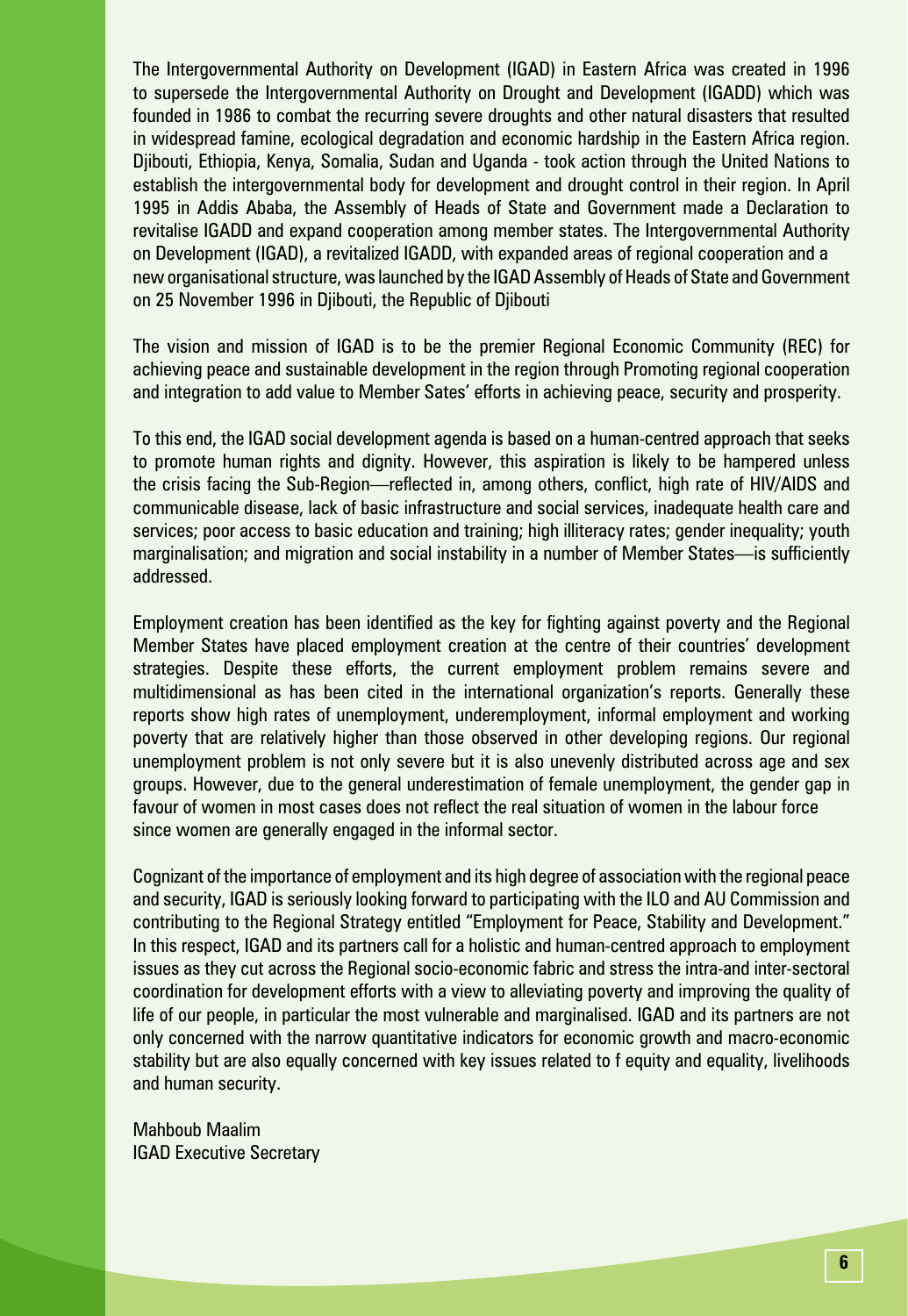# **TABLE OF CONTENTS**

| <b>FOREWORD</b>                                                       | 3              |
|-----------------------------------------------------------------------|----------------|
| <b>TABLE OF CONTENTS</b>                                              | $\overline{7}$ |
| 1. BACKGROUND AND JUSTIFICATION                                       | 10             |
| A REGIONAL APPROACH FOR A REGIONAL PROBLEM                            | 10             |
| FACTORS OF INSTABILITY IN THE HORN OF AFRICA                          | 10             |
| EMPLOYMENT: AN ASSET FOR PEACE, STABILITY AND DEVELOPMENT             | 14             |
| THE UN POLICY FOR POST-CONFLICT EMPLOYMENT CREATION AND REINTEGRATION | 15             |
| 2. THE STRATEGY: EMPLOYMENT FOR PEACE, STABILITY AND DEVELOPMENT      | 18             |
| PROGRAMME OBJECTIVES                                                  | 18             |
| DELIVERY IN PRACTICE                                                  | 20             |
| <b>GEOGRAPHIC COVERAGE</b>                                            | 22             |
| <b>COLLABORATING AGENCIES AND PARTNER</b>                             | 22             |
| <b>3. NEXT STEPS</b>                                                  | 22             |
| <b>ABBREVIATIONS AND ACRONYMS</b>                                     | 23             |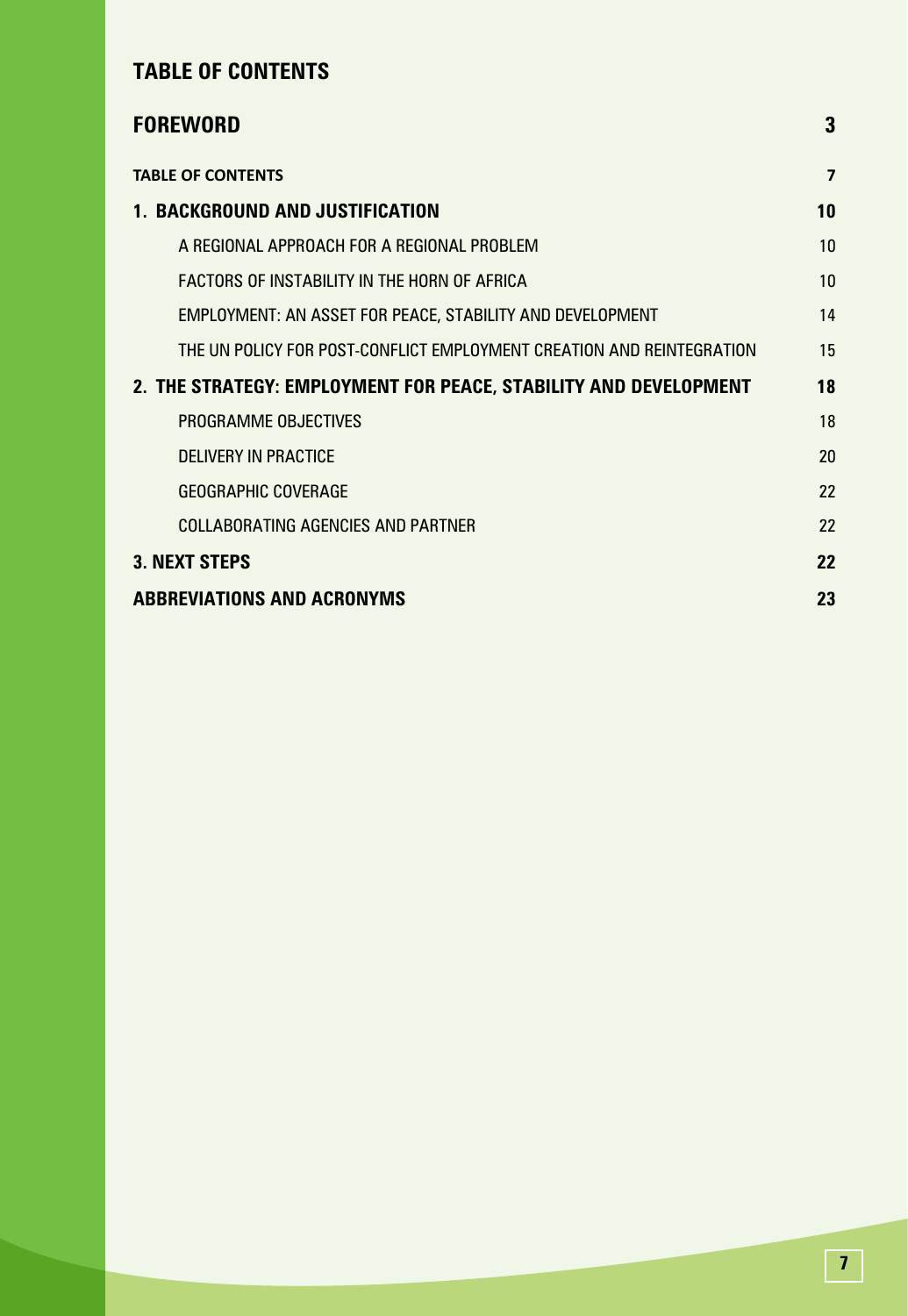#### **EXECUTIVE SUMMARY**

The Horn of Africa is characterized by the challenges it presents both to those within the region and beyond. Fragile peace agreements, ongoing protracted conflicts, social unrest, localized instability in isolated areas, struggle over control of natural resources, where disenfranchisement provides a shelter for rebel groups, terrorist organizations and international criminality which has spawned high profile piracy attacks in the seas around the Horn. The economic migration from rural to urban areas and the continued exodus has been generating a high number of asylum seekers, refugees and IDPs within and outside the region. All such events further challenge security, social cohesion and development in and around the region, which is inhabited by a youthful, largely rural and rapidly growing population. Finally, the continued impact of climate change exacerbates underlying causes of conflict as the spectre of drought stalks the region continually. The situation impacts on the livelihoods of a vast number of people, as state funds are not sufficient for human development and social services or priming economic recovery activities.

With the Employment for Peace, Stability and Development Programme, the ILO recognizes the need to contribute to tackiling, in partnership with IGAD, the African Union, the international community and local organisations, the root causes of crises in the region in a holistic manner - focusing on the reasons which create exodus and migration, livelihood vulnerability and fragile governance; paving the way for stability as a main condition for sustainable development. The Programme draws on ILO's unique institutional knowledge in workers' rights and related social protection and dialogue. When people are provided with concrete job opportunities they will less likely chose to emigrate or to be involved in conflict-related activities. With social protection, people can be assured there is support when crisis befalls their family. Social dialogue built on the need to involve all stakeholders in employment related development will add to the sense of inclusion and will foster good governance.

Taking advantage of its unique tripartite structure, the ILO will contribute to regional and local socioeconomic recovery enabling long term development by providing conditions for decent employment opportunities, by enhancing capacities for implementation of innovative social protection schemes; and by building and improving governance institutions through strengthening of social dialogue. Moreover, ILO institutional knowledge of employment and labour related activities set within its experience working throughout the region provides a foundation for effective delivery of the Programme. The Programme will benefit from lessons on post conflict recovery gathered from ILO programmes across Africa and globally. Such experience has continued to add to the wide range of knowledge, techniques and tools guiding and contributing to the recovery activities of the Programme.

This strategy document serves as a conceptual umbrella for a comprehensive sub regional programme, which will then combine a series of more detailed and concrete project documents developed in collaboration with beneficiaries, partners and donors. It will be complemented by a series of project profiles that explain in practical and concrete terms how the strategy will be implemented at the local level. In line with the UN policy for post conflict employment creation, income generation and reintegration, the ILO, AU and IGAD strategy focuses on three axes of action for creating immediate employment opportunities and, at the same time, contributing to pave the way to peace, social justice and sustainable development. By means of a 'Virtuous Triangle' the three axes are: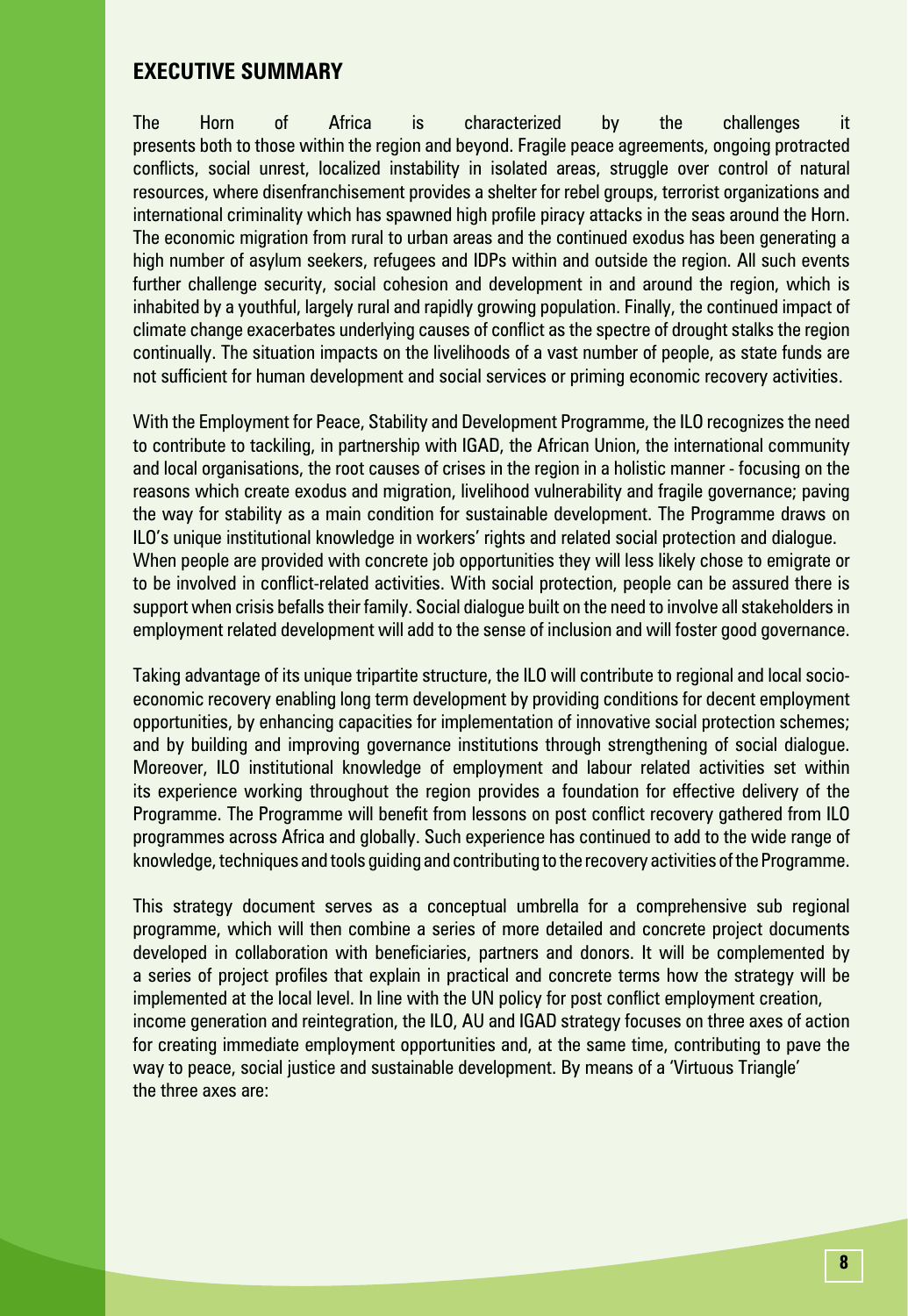## **• Creating Employment Opportunities**

The strategy promotes employment opportunities through the increased use of local resources;labourintensive infrastructure and environment protection related works. It will further contribute to reduce poverty and facilitate economic empowerment through livelihood diversification opportunities for communities affected by displacement and conflict with a particular emphasis on women and youth.

#### **• Protecting the most vulnerable**

The strategy will enhance the capacity to reduce vulnerability for those populations affected by the threat of complex situations in the region (conflict, natural disasters and acute climate change). It will adapt the concept of a wider social protection floor by building on existing coping strategies, community-based practices of mutuality, reciprocity and solidarity.

#### **• Empowering people and communities**

The strategy will contribute to, and support facilitation of, reconciliation processes and peace consolidation through enhanced social dialogue for strengthening social partners encompassing civil society.

It will strengthen civil society; enhance the involvement of local communities in transforming the world of work: seeking to eradicate inequalities, discrimination, restrictions on the freedom of association and related conditions deeply associated with the root of conflicts.

Through the Employment for Peace, Stability and Development Strategy the ILO and IGAD addresses the global concerns for the tense situation in the Horn of Africa by reinforcing employment led economic development, to dignity in work contributing to the achievement of the Millennium Development Goals and providing the basis for a sustainable development agenda.

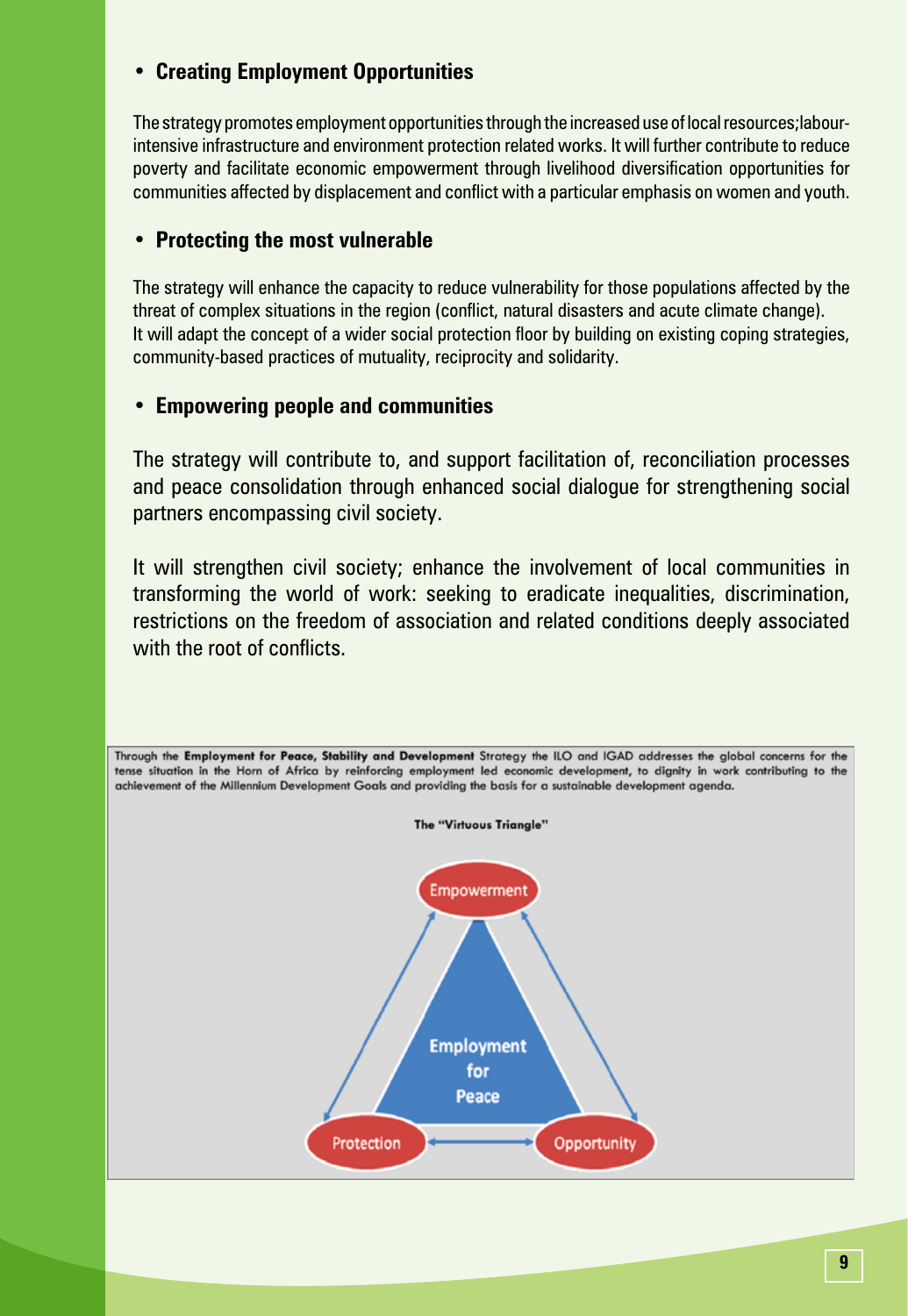## **1. BACKGROUND AND JUSTIFICATION**

#### **A regional approach for a regional problem**

The Horn of Africa is characterized by the challenges it presents both to those living within the region and beyond. Pastoral conflicts, localized instability and insecurity in isolated, but vast, areas where disenfranchisement is an issue provide a shelter for rebel groups, terrorist organizations and international criminality which have spawned high profile piracy attacks in the seas around the Horn. All such events challenge security, social cohesion and development in the region and across and beyond its national borders. Natural hazards have always been with the region; it remains the epicentre of famine; a situation which is being exacerbated by environmental degradation. The region is suffering consequences, with disenfranchised rural areas being plagued by poverty and recurrent humanitarian crisis. Pastoralists compete for natural resources across state borders and the heightened prevalence of small arms has ensured that violence can escalate into wider conflict. Ethnic and family ties go across borders and cause friction within state borders contributing to the tensions of the Horn of Africa.

The various conflicts in the region also have a gender dimension. The region is one characterized by patriarchy which has traditionally fostered patterns of gender inequality. The conflicts have exacerbated gender inequality and the marginalization of women. Conflict and violence impacts both women and men, but affects them differently. The social changes brought about by war – including displacement – disrupt traditional gender roles and can profoundly affect women's and men's livelihoods strategies in the aftermath. Armed conflict may mean an individual's ability to make a living is compromised; but it may also have the effect of forcing people to learn new skills. Evidence from the field shows while conflict can allow women to take on work formerly considered to be exclusively reserved for men, men generally show less flexibility in post-conflict settings about accepting work usually done by women. Account is also taken of the fact youth are not a homogenous group. The roles of young men and women, boys and girls in conflict are different and the impact of the conflicts on these groups is differentiated.

#### **Factors of instability in the Horn of Africa**

#### **Conflict**

*Importance of conflicts in the Horn of Africa "10 years ago, one third of the African continent was in active conflict. Today, these are concentrated in Somalia, Sudan and the Great Lakes areas"1.* A significant number of conflicts are active or on the brink of emergence in the region and generate major humanitarian crisis undermining the development of specific areas within the region. Terrorists and rebel groups as well as armed pastoralists operate in areas with little control from central government. Those seeking a voice have often turned to violence rather than raising their voice within defined structures. In a number of border areas, armed groups make their conflicts regional, which increase their impact and add to their complexity.

The level of smuggling in the region is an indicator of weak governance and rule of law in areas where low government control has also led to the proliferation of small arms and light weapons within communities. The Horn of Africa has been called one of the most armed regions in the world<sup>2</sup>.

AU Press Release Nº140/2010, "AU commission outlines role in peace and security".

<sup>2</sup> SALW Proliferation Pressures, The Horn of Africa and EU Responses Darryl Whitehead Life & Peace Institute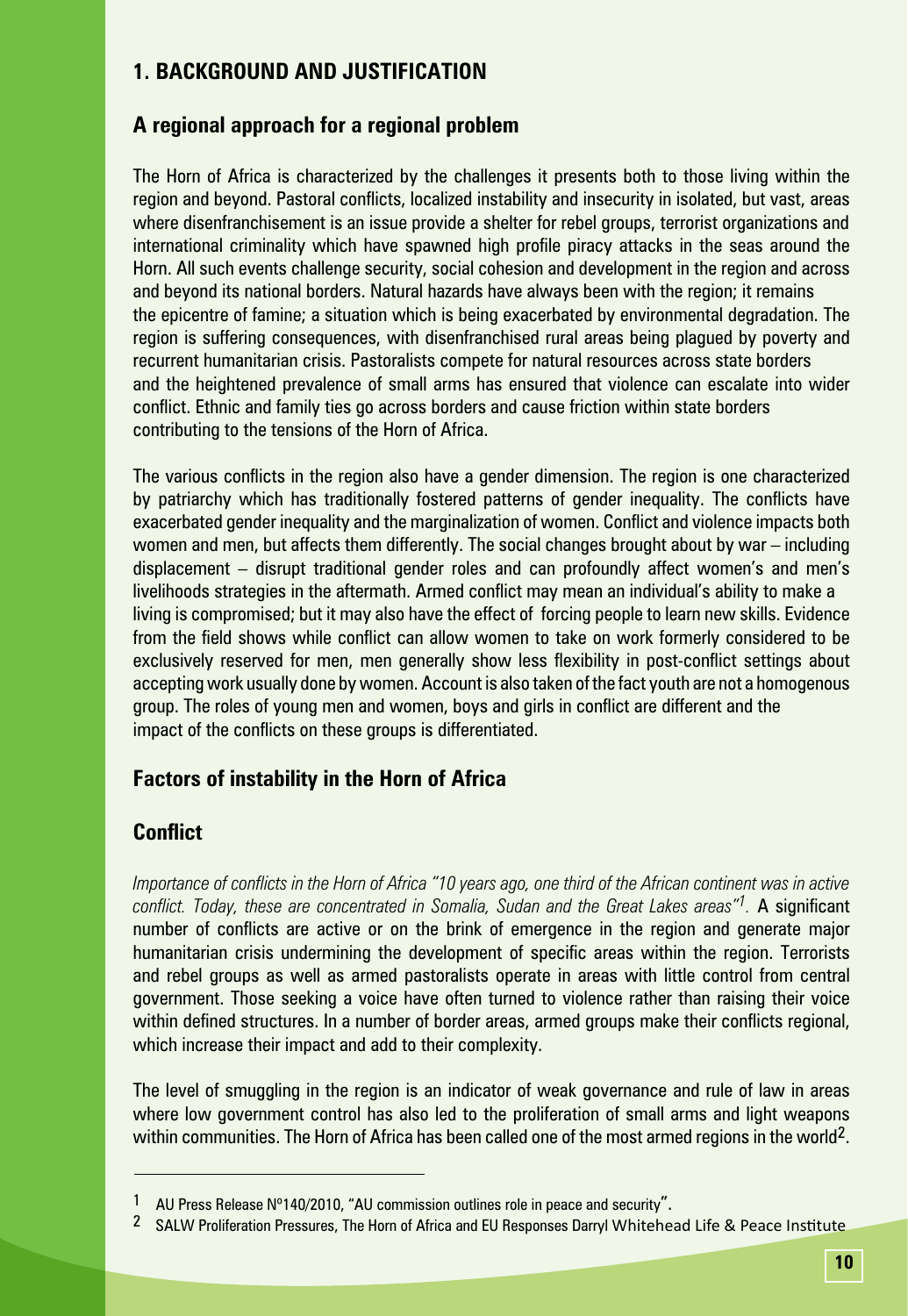## **Migration**

With more than 800,000 refugees and more than 3 million IDPs (see figures below of displacement in the region<sup>3</sup>), the region is one where instability has led to forced migration. People, driven by economics, migrate outside the region and contribute to further instability, notably by using illegal channels of human trafficking. Moreover, the conflict in Somalia, and issues in Yemen, have increased links with terrorist activities globally and exacerbated wider security concerns since the Gulf of Aden is a much used illegal migration route.<sup>4</sup>

| <b>UNHCR Statistics on displacement in the region</b> |               |             |             |  |  |
|-------------------------------------------------------|---------------|-------------|-------------|--|--|
| <b>Countries</b>                                      | Refugees from | Refugees in | <b>IDPs</b> |  |  |
| <b>DJIBOUTI</b>                                       | 622           | 12,111      | 0           |  |  |
| <b>ERITREA</b>                                        | 209,168       | 4,751       | 0           |  |  |
| <b>ETHIOPIA</b>                                       | 62,889        | 121,886     | 0           |  |  |
| <b>KENYA</b>                                          | 9,620         | 358,928     | 399,000     |  |  |
| <b>SOMALIA</b>                                        | 678,309       | 1,815       | 1,550,000   |  |  |
| <b>SUDAN</b>                                          | 368,195       | 186,292     | 1,034,140   |  |  |
| <b>UGANDA</b>                                         | 7,554         | 127,345     | 446,300     |  |  |

## **Environmental degradation and climatic shocks**

Arid and semi arid lands represent a significant part of the landscape of the Horn of Africa. Such lands are vulnerable to drought and suffer regularly from shortage of, and then excessive, rainfall. Three quarters of the people in the Horn of Africa live in rural areas<sup>5</sup>. For them, dependency on natural resource availability, climatic conditions and access to land and water are critical factors for their development, or otherwise their ability to build viable communities contributing to the state.

The Horn of Africa continues to be hit by climatic shocks. Such climatic shocks are factors in the perennial conflict affecting this, and the wider, region. Such conflicts tend to have both domestic and international dimensions to them, requiring a regional approach addressing root causes which, to re-enforce, tend to relate to access to land and to natural resources, and the ability to generate a livelihood from primary production.

The vulnerability of the poorest to climatic shocks in these fragile environments induces recurrent cycles of crises. Climatic variation and population growth will continue to challenge the most vulnerable and their dependency on natural resources for their livelihood if the response does not address the root causes.

<sup>3</sup> As at January 2010 Source: http://www.unhcr.org/pages/49e45a846.html<br><sup>4</sup> \* As of January 2010 Source: http://www.unhcr.org/pages/49e45a846.html

 $5$  FAO / The elimination of food insecurity in the Horn of Africa /

http://www.fao.org/docrep/003/x8406e/X8406e01.htm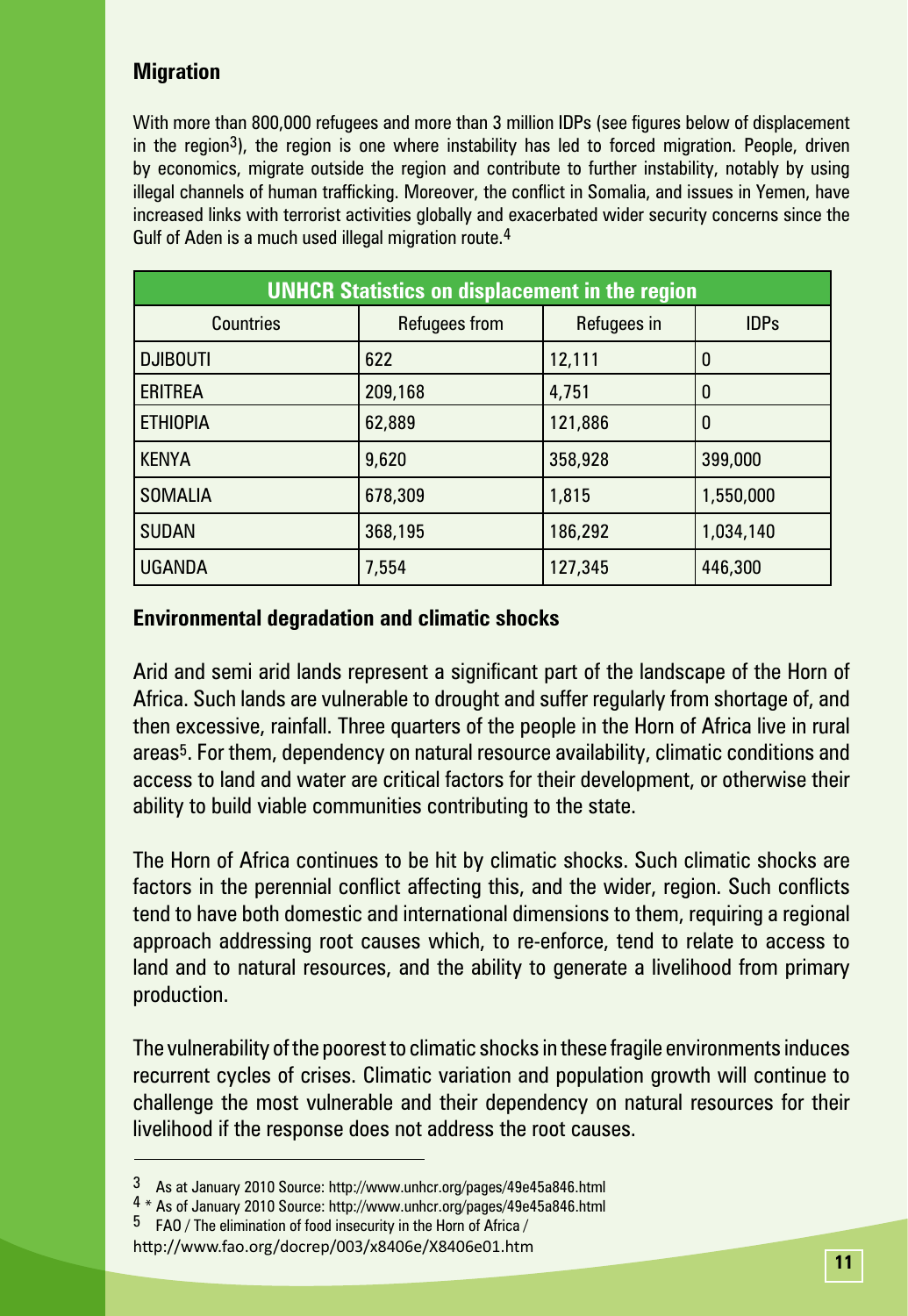According to UN data, 12 million pastoralists in the Horn of Africa suffer from the effects of drought. The traditional rules of the tribes and clans, mainly livestock keepers, often clash with the formal institutions of the state. Bound by ethnolinguistic ties rather than political boundaries, pastoralists cut across international borders and find themselves caught between state power and traditional lines of authority. Pastoralism, despite it being possibly the production system best adapted to the prevailing ecosystem, remains a way of living exposed to climatic factors. Its practices have been exploited by those seeking to foster conflict from outside the area. Attempts have been made to stop transhumance and make sedentary different people as a means of undermining cyclical resource conflict; but this causes further stress on natural resources and leaves people seeking alternative livelihoods. Formal social protection mechanisms have been unable to meet the needs of these people, and traditional practices have broken down in key areas under the sheer pressure of demands. This all tends towards exclusion and contributes to erode the efficiency of local coping mechanisms in a setting where people are already vulnerable and live below the poverty line.

#### **Disenfranchised areas**

The disenfranchised areas in the Horn of Africa are directly linked to the existing conflict or tension which undermines thelevel of control of the respective governments to fully deliver their mandate to serve the whole population. Without support from central government the disenfranchised people remain with a very low level of development and without full control of their own livelihood. When disenfranchisement impacts broadly, as with southern Somalia, such areas can become havens for various types of armed groups impacting on the broader region.

#### **Poverty**

Despite there being positive signs, the Horn of Africa is one of the poorest regions. All states in the Horn are ranked amongst the countries with low human development (HDI).

|     | <b>HDI rank of countries in the Horn of Africa</b> <sup>6</sup> |           |                 |
|-----|-----------------------------------------------------------------|-----------|-----------------|
| 128 | Kenya                                                           | 157       | <b>Ethiopia</b> |
| 154 | <b>Sudan</b>                                                    | <b>NA</b> | Eritrea         |
| 147 | <b>Djibouti</b>                                                 | <b>NA</b> | <b>Somalia</b>  |
| 143 | <b>Uganda</b>                                                   |           |                 |

#### **Unstable livelihoods**

An estimated population of 15 to 18 million pastoralists live in the Horn of Africa and are perceived as among the poorest and the most vulnerable. Livestock diseases have compounded pastoralists' plight, as has continued cattle rustling across the borders of Kenya, Ethiopia, Sudan and Uganda. Cross-border clashes have had a profound impact on livelihood in affected areas7 and contribute to further destabilization of the region. While the resilience of pastoralists and the capacity to adapt to extreme environments has been successful in the past, people are now under regular crisis; pastoralist areas will continue to be marred by poverty, food insecurity and conflict unless innovative thinking is brought to bear on the underlying issues articulated here.

<sup>6</sup> Source UNDP. http://hdr.undp.org/en/statistics/

<sup>7</sup> Horn of Africa crisis report. December 2008 **<sup>12</sup>**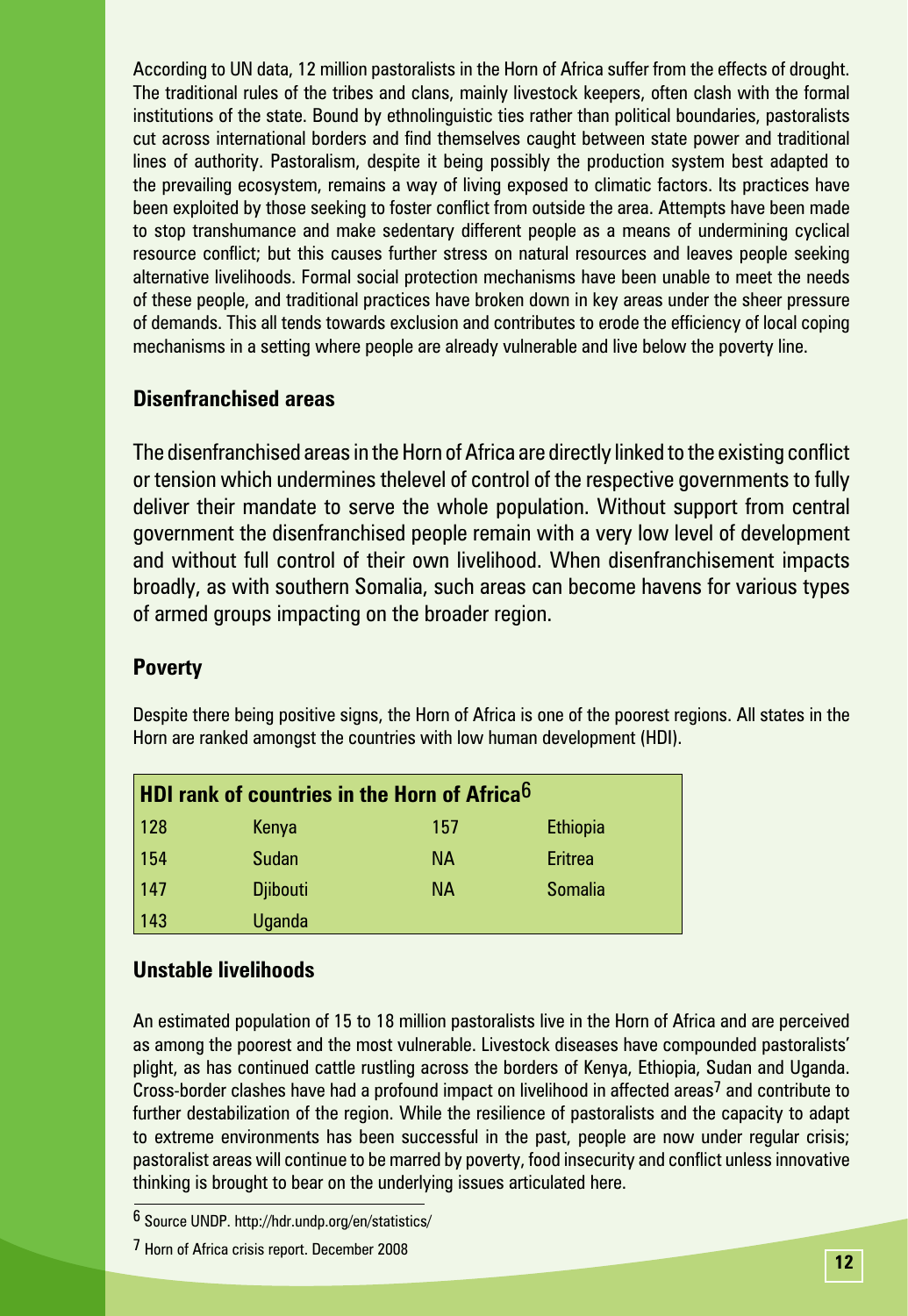#### **Population growth and the importance of youth**

The current population in the Horn of Africa stands at approximately 214 million (IGAD countries and Eritrea). By 2050, experts estimate the population will more than double to 480 million people. The population pyramid in the region is composed of a significant proportion of youth; an age group prone to being drawn into conflict.

Continued population growth and the decreasing availability of natural resources constitute prime ingredients for conflict unless employment led economic growth is spurred. The availability of productive and decent work opportunities is critical for the growing young population if the fuelling of conflict is to be stemmed.

Account is taken of the fact that youth are not a homogenousgroup. The roles of young men and women, boys and girls inconflict are different and the impact of the conflicts on thesegroups is differentiated. The ILO regional approach considersthese issues must be addressed seriously to break the cycle of recurrent crisis in the region. The distribution of the labour force in the Horn of Africa highlights the importance of agriculture, while the median age per country highlights the importance of youth. The inference is a need to focus on the rural population, maximizing the integration of youth into mainstream economic development. Within the programme, a key determinant for success is the creation of employment and the building of a career path youth can follow for peace-building in the region.

In synthesis the region is characterized by:

- Protracted conflicts;
- Existence of rebel groups;
- Recurrent climate shocks:
- Large rural population with high growth rate with long standing conflicts over control of natural resources;
- Highly significant proportion of youth within all populations;
- Economic migration: rural-urban and continued exodus from the region generating a high number of asylum seekers, refugees and IDPs within and outside the region;
- Recurrence of humanitarian crisis
- Latent potential for social unrest in stable countries;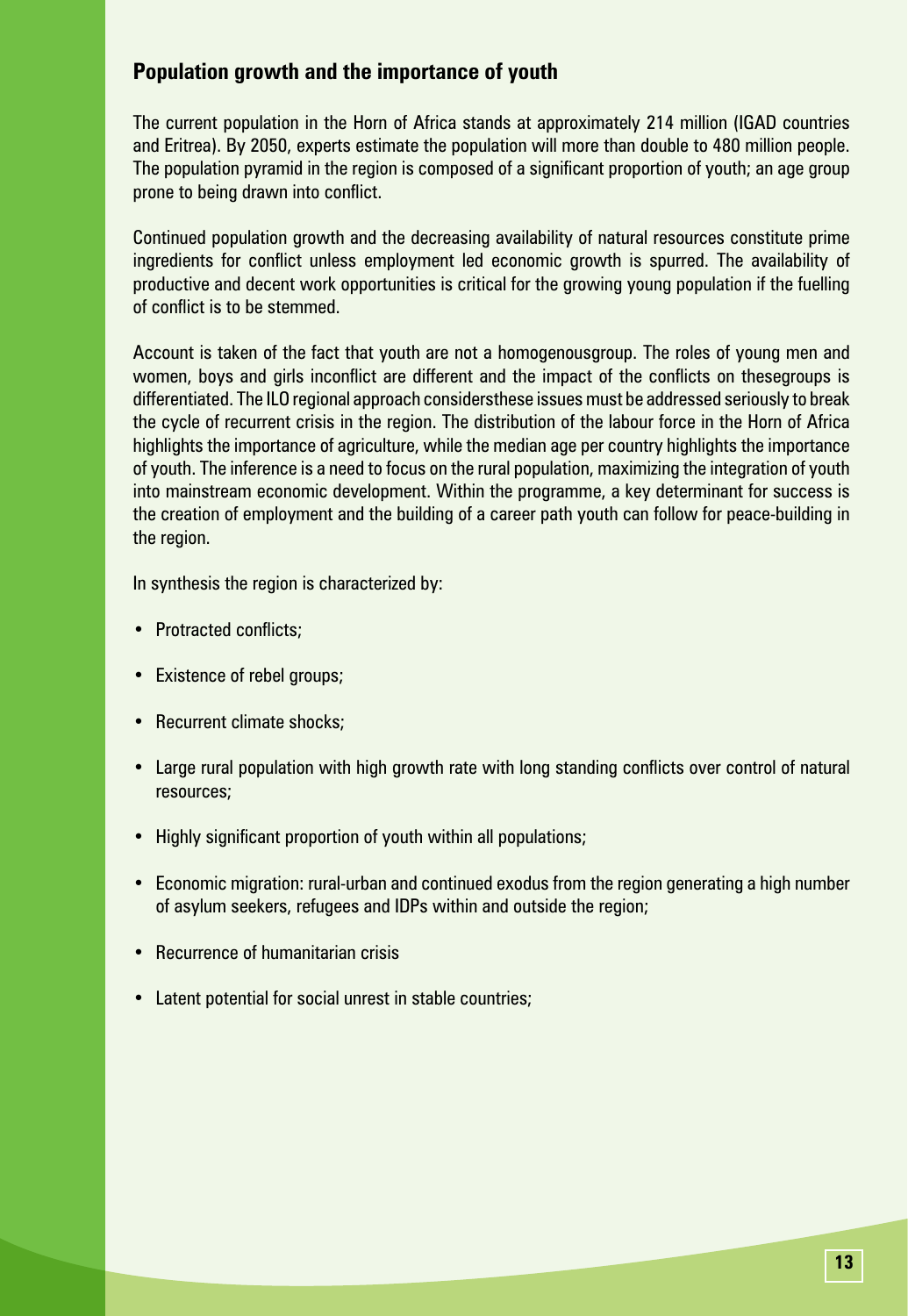|                                        | <b>Sectors</b>                       | <b>D</b> iibouti | <b>Ethiopia</b> | <b>Eritrea</b> | <b>Kenya</b> | Somalia Sudan |          | <b>Uganda</b> |
|----------------------------------------|--------------------------------------|------------------|-----------------|----------------|--------------|---------------|----------|---------------|
| Population                             |                                      | $0.724$ mil.     | 85.2 mil.       | 5.6 mil.       | 39 mil.      | 9.8 mil.      | 41 mil.  | 32.3 mil.     |
| <b>Median Age</b>                      |                                      | 21.4 yrs         | 16.8 yrs        | 18.5 yrs       | 18.8 yrs     | $17.6$ yrs    | 18.4 yrs | 15 yrs        |
|                                        | Agriculture                          | 3.2%             | 43.5%           | 17.3%          | 19.7%        | 65%           | 32.1%    | 22.5%         |
| <b>GDP</b><br>composition by<br>sector | Industry                             | 14.9%            | 13.4%           | 23.2%          | 17.2%        | 10%           | 29.4%    | 25.1%         |
|                                        | <b>Services</b>                      | 81.9%            | 43.1%           | 59.5%          | 62.1%        | 25%           | 38.5%    | 52.4%         |
|                                        | <b>Agriculture NA</b>                |                  | 85%             | 80%            | 75%          | 71%           | 80%      | 82%           |
| Labour force by<br>occupation          | $\mathbf{H}$<br>Industry<br>services | NА               | 15%             | 20%            | 25%          | 29%           | 20%      | 19%           |

#### **Key labour and population trends in the Region**

Source: World Bank & CIA World Factbook 2009

#### **Employment: an asset for Peace, Stability and Development8**

Employment and self-employment enable conflict-affected men and women to establish sustainable livelihoods; employment is an essential peace building tool. Employment growth facilitates broad, inclusive, recovery and is of key importance in sustaining the reintegration of male and female ex-combatants and returnees. But rapid job growth does not just happen. Promoting employment growth is difficult in times of peace and even harder in post-conflict situations. Conflict destroys infrastructure, stalls private investment and trade, damages the social fabric, destroys jobs and drives down wages. Postconflict situations are also often characterized by the added burden of uncertainty and insecurity, including theft and looting. The "conflict economy" causes a deviation of public and private assets from their legitimate social and economic use, giving rise to illicit marketing and contracts. Community and government agencies cease providing safety nets and vital public services setting the stage for humanitarian disasters.

In this difficult setting, the strategy must promote more stable, inclusive and remunerative employment opportunities: jobs reducing unemployment and mitigating the regional and social disparities that often fuel conflict. Although aid funded labourintensive reconstruction can create abundant employment during the relief and recovery phases this quick fix is often unsustainable. Whilst these aid funded jobs help stabilize the immediate post-conflict situation and revive livelihoods, care must be taken to avoid negative effects on the local economy, in particular through transmission mechanisms affecting prices, wages and the efficient production and supply of goods and services. The main challenge for post-conflict employment policy is to affect the transition from aid supported

employment generation to sustainable, unsubsidized private and public sector job growth. In this regard, ILO's ability to manage initial interventions and place them into the developmental context is critical. Working within its tripartite system, such an approach has skill transfers at its core to

<sup>8</sup> Built on the UN Policy in Post-conflict employment creation, 2009, pag.15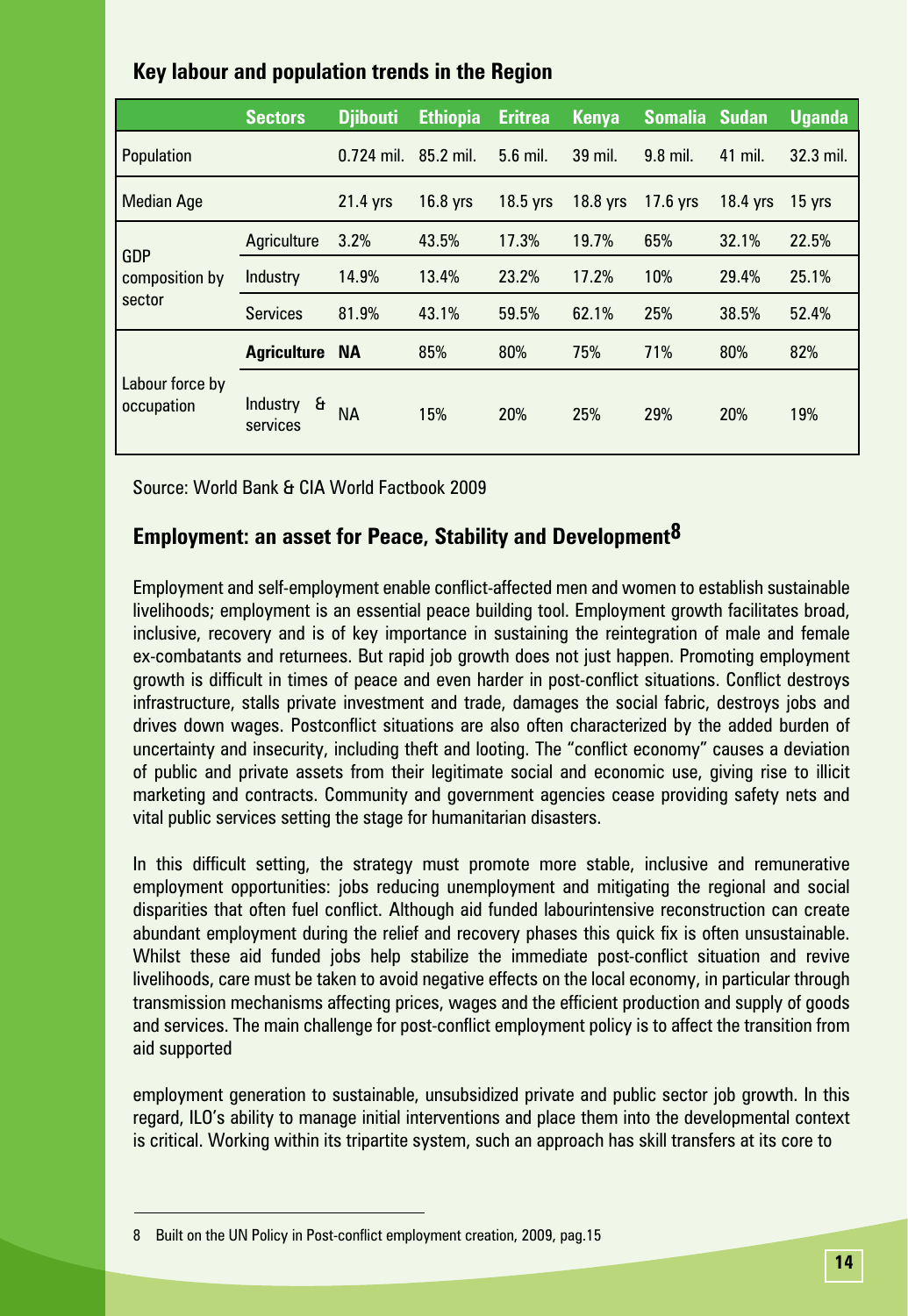support the sustainability of the overall approach. Employment is a mitigation strategy in conflict affected areas and will be developed to engage youth as alternatives to joining piracy, organised crime or militias. Employment for youth will be the backbone of the peace building strategy in areas affected by conflicts and organized crime.

#### **The UN policy for post-conflict employment creation and reintegration**

In post-conflict situations, employment is vital to short-term stability, reintegration, economic growth and sustainable peace. The United Nations policy for post conflict employment creation, income generation and reintegration (hereinafter UN Policy) contributes to a common understanding and approach to employment creation in post conflict settings: The policy was built around a set of guiding principles and programming guidelines designed to support programming at country level. The Policy aims to help scale up and to maximize the impact, coherence and efficiency of employment support provided to conflict-affected areas by United Nations programmes, funds and specialized agencies. Specific attention is given to the needs and capacities of conflict-affected groups, with particular attention to unemployed women and youth. Coherent and comprehensive strategies for peace building employment creation, income generation and reintegration programmes should always include the three concurrent tracks detailed here. While all three tracks promote employment, their focus is different: respectively stabilization, reintegration and long-term employment creation. Programme activities in the three tracks should be interlinked and all should have an early start up, preceded by pre-peace accord planning.

However, although programmes in all three tracks will start atthe same time, and will be observed at every phase of the recovery, their intensity and duration will vary in response to the local situation.

The figure below illustrates the evolving priorities of the three main tracks of post-conflict employment programming, with each track aimed at a different peace building priority and a wider target group. Track A and track B are geared towards addressing the more urgent peace building issues, while track C supports the development of national capacities, strategies and policies to achieve sustainable solutions. Track C builds on the gains made in tracks A and B granting opportunity for those empowered initially to contribute to building the national systems.

#### **Track A: Stabilizing income generation and emergency employment**

Programmes in this track include emergency temporary jobs generated by cash-for-work and immediate public employment services. Basic livelihood and start-up grants (including direct cash aid) will also be significant. Short cycle skills training may also be needed as this aims to respond to an immediate demand for a specific skill lacking in the labour market; granting beneficiaries the ability to find employment quickly contributing to the first recovery efforts.

<sup>8</sup> Built on the UN Policy in Post-conflict employment creation, 2009, pag.15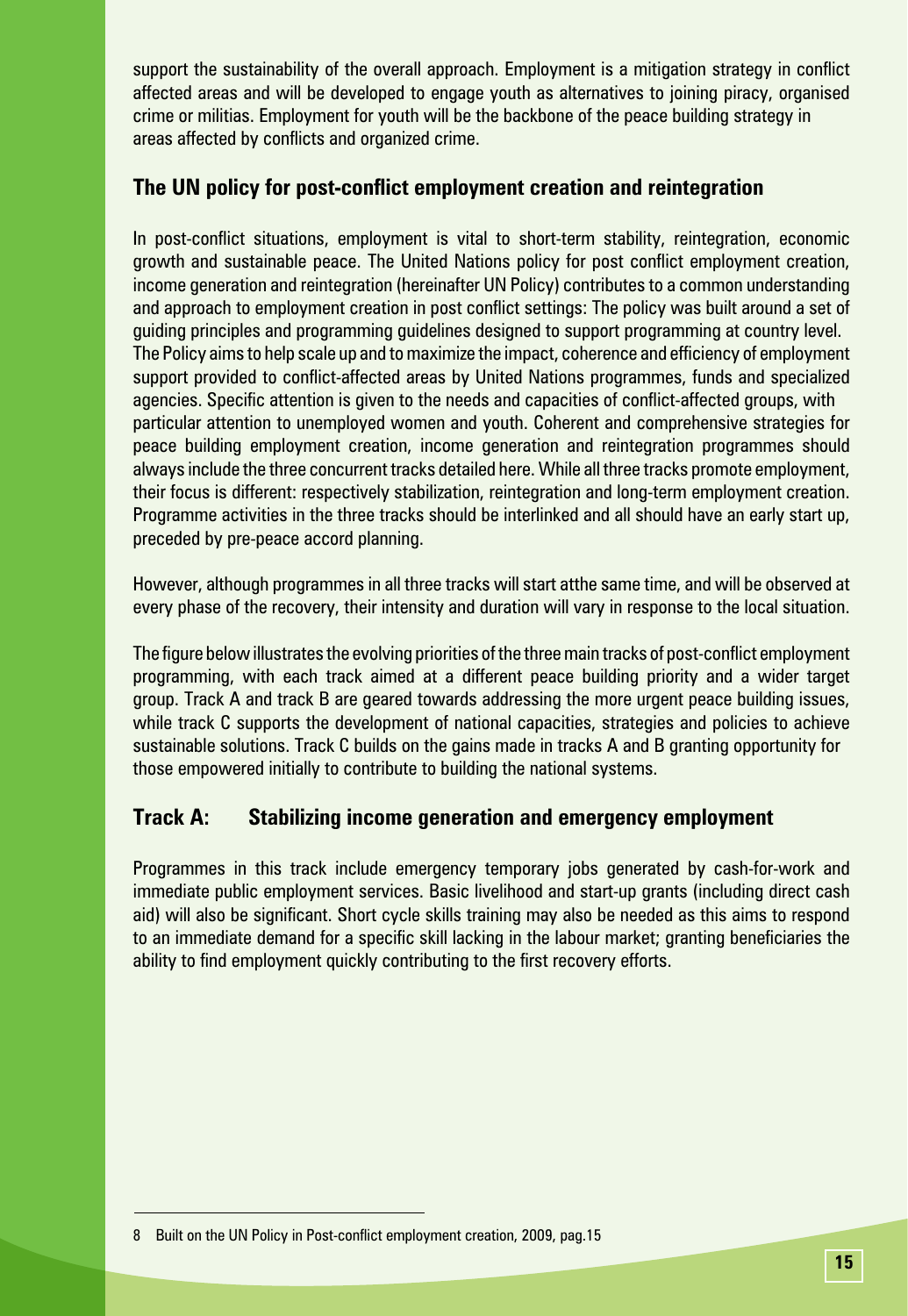### **Track B: Local economic recovery for employment opportunities and reintegration**



Key programmes in this track include capacity development of local governments and other local authorities and institutions (including customary institutions), providers of business services and other associations. Community driven development programmes comprising participatory investments in local socio-economic infrastructure, and social and productive

programmes, and, lastly, local economic recovery programmes; developed in consultation with community groups, for the expansion of the private sector and direct employment support

services such as financial development and microfinance programmes. Track C: Sustainable employment creation and decent work Key programmes in this track include support to micro- and macro-economic and fiscal policies to further activate labour market, labour law and investment policies supporting employment generating sectoral policies. Support for financial sector and business development services and promoting labour-related institutions enhancing employability, social protection and other aspects of labour administration.<sup>9</sup> Humanitarian assistance continues to be strained with escalating demands being placed on appeals for support from the International Community. Climatic factors reduce the ability of people's coping mechanisms to meet their needs: their ability to recover from past shocks as the cycle becomes shorter is diminished. Apart from creating a system where conflict over natural resources and land is exacerbated, this situation causes further pressures resulting in economic migration in terms of rural-urban drifts and international movements of, invariably, the doubly disadvantaged who will often be exploited when in transit as well as in their new setting. The ILO had a primary involvement in the development of the UN Policy, which was also an opportunity to analyse ILO involvement in post conflict scenarios. Key lessons on employment and job creation the ILO has learnt from postcrisis situations are<sup>10</sup>:

- 1) Employment creation and income generation should be central to the reconstruction and recovery process because they help reduce poverty and eliminate inequality; often delineated as the drivers of conflict
- 2) Employment within wider livelihoods programming is a fundamental and must be a significant factor in assessment, planning and design process;

<sup>9</sup> United Nations Policy for Post-conflict employment creation, income generation and reintegration, 10 ILO's Role in Conflict and Disaster Settings, 2010: Guides and Toolkit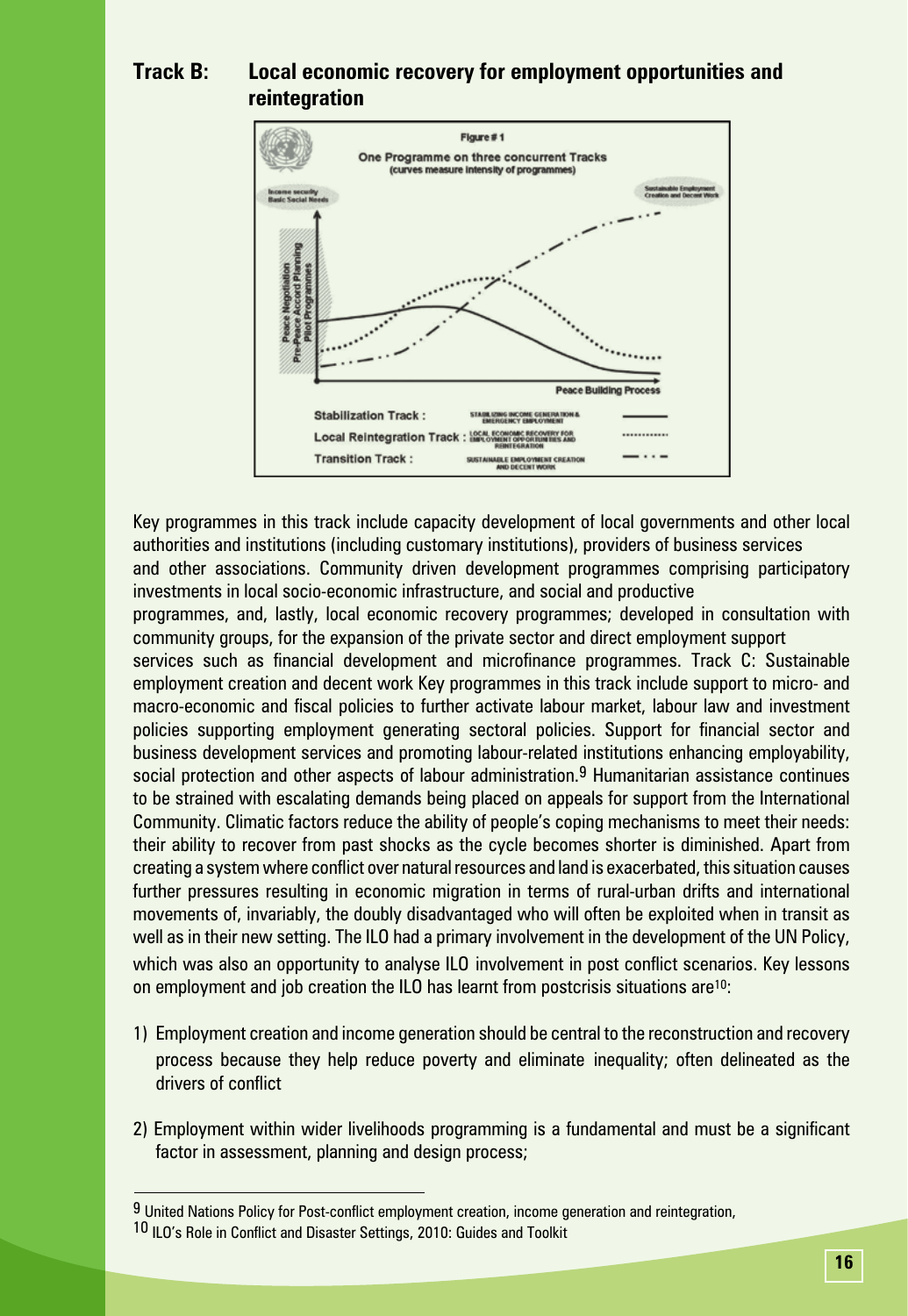- 3) Employment creation programmes must:
- Address simultaneously stabilization, community reintegration and the creation of an enabling environment;
- Develop a response package that promotes socioeconomic reintegration and addresses the demand and supply side issues of job creation

#### **BOX 3.1 ILO Strategy for Inclusive Programme Cycle Management**

**The ILO Decent Work Programme (DWP)** approach articulates ILO constituents' and other stakeholders' input into the attainment of Decent Work. The DWP approach is a strategic, resultsbased framework, within which the constituents assent to work in partnership with the ILO and other development partners towards achieving the desired goal of Decent Work. A DWP is based on problem analysis and national development strategies leading to identification of priority areas of cooperation between ILO, its social partners and other international development partners within the development framework of a specific country  $11$ . The DWP expresses the best possible intersection between the external factors driving employment and employment led economic development, constituent priorities and ILO's mandate and strategic objectives. In the context of the Employment for Peace, Stability and Development Strategy, the themes identified at the country level address key areas of transnational importance. This integrates peace building and consolidation with the relevant development priorities. The decent work approach will be shared with all key development stakeholders to influence their agenda and their approach for implementation on programmes related to work and employment within crisis and conflict situations. The DWP approach is a means to grant wider opportunity for people to become involved in the process of development by being part of the consultative process shaping programming for employment related work.

Lastly, most important from ILO perspective is:

Interventions must be coordinated and integrated among all actors involved in livelihood recovery to have the maximum impact. The inclusion of government and civil society representing all those involved with employment related development is critical to achieving sustainability.

#### **BOX 3.2 ILO Implementation Strategy**

**"One UN" principle will be maximized**. Through the DWP approach ILO supports UNDAF or similar frameworks in each of the countries targeted by the regional approach. The ILO has defined its support to the UN global strategy to enhance technical cooperation between the various UN agencies and to ensure that ILO principles and expertise will benefit the whole UN body. In all cases, the Millennium Development Goals underpin strategic approaches and plans. See annex UNDAF in the Horn of Africa

**Technical collaboration with other UN agencies** will be provided to develop combination of technical expertise for better delivery. The ILO, as a United Nations specialized agency, has natural partnerships in the region with key UN sister organizations such as UN Habitat, FAO, UNHCR, UNDP, UNOPS, UNICEF, IOM and Regional organisations such as IGAD. Employment is on top of the agenda for numerous donors and the ILO will technically backstop UN agencies able to implement projects related to employment, within the frame of their mandate and capacity.

<sup>11</sup> There is work to develop a DWP for the East African Community and the underlying tenets and principles are employed to build this programme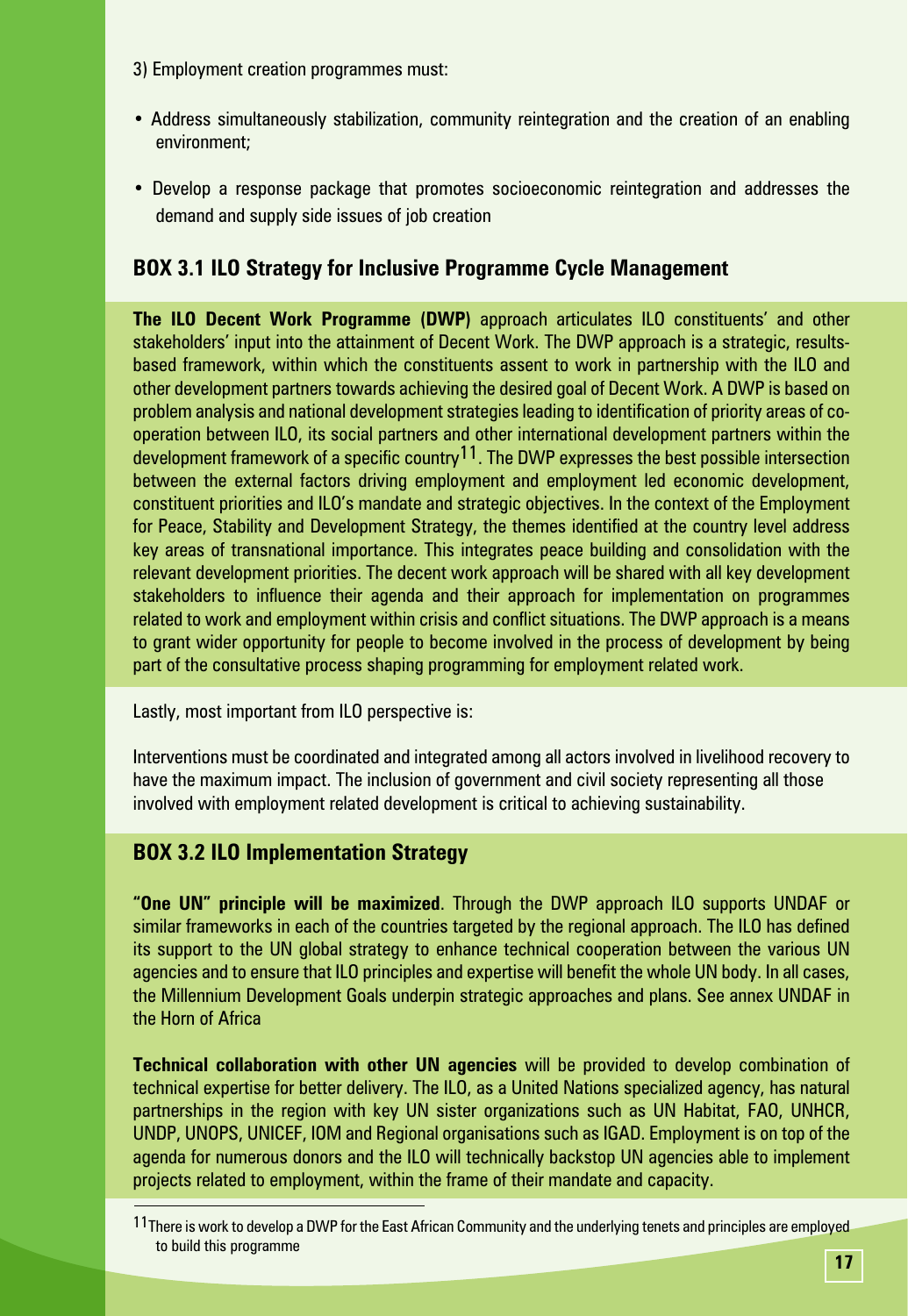## **2. THE STRATEGY: EMPLOYMENT FOR PEACE, STABILITY AND DEVELOPMENT**

This strategy for Employment for Peace serves as a conceptual umbrella for a comprehensive sub regional programme for the Horn of Africa, which will combine a series of more detailed and concrete project documents developed in collaborationwith IGAD, the AU, the beneficiaries, partner agencies anddonors on the basis of desk reviews, field assessments and lessons learned from ongoing and closed projects in the region and elsewhere.

In summary, the development objective of the programme will aim at **Contributing to realize social justice, peace and development in the Horn of Africa**, by creating immediate employment opportunities and social cohesion and, at the sametime, contributing to pave the way to peace, stability and sustainable development addressing the underlying causes of conflicts associated with employment and livelihood deprivation.

#### **Programme objectives**

The programme objectives will be developed along three main axes of action corresponding to both the tracks of the UN policy and the above mentioned virtuous triangle (consisting of opportunity, protection and empowerment).

#### **• Employment opportunities created**

The programme will promote employment opportunities through a multifaceted combination of activities and projects benefiting from various areas of ILO expertise aiming at achieving concrete short, medium and long term results along the three simultaneous axes of action.

• Livelihoods will be diversified on the basis of market demand so they can create sustainable long term decent jobs. It will also include the increased use of local resources;

The programme will create immediate employment opportunities (peace dividends) through various approaches:

- labour-intensive infrastructure and environment protection related works,
- training and skills opportunities for women, youth and populations vulnerable to displacement for reducing poverty as root causes of conflict ,
- Entrepreneurship and cooperatives development.

#### **On a macro level the programme will support:**

- Local, national and regional labour, employment and trade-related policies will be developed/ adapted to promote and enhance decent work – specifically focusing on youth employment.
- Both demand and supply sides of the market will be stimulated in key strategic sectors with higher potential for rapid development.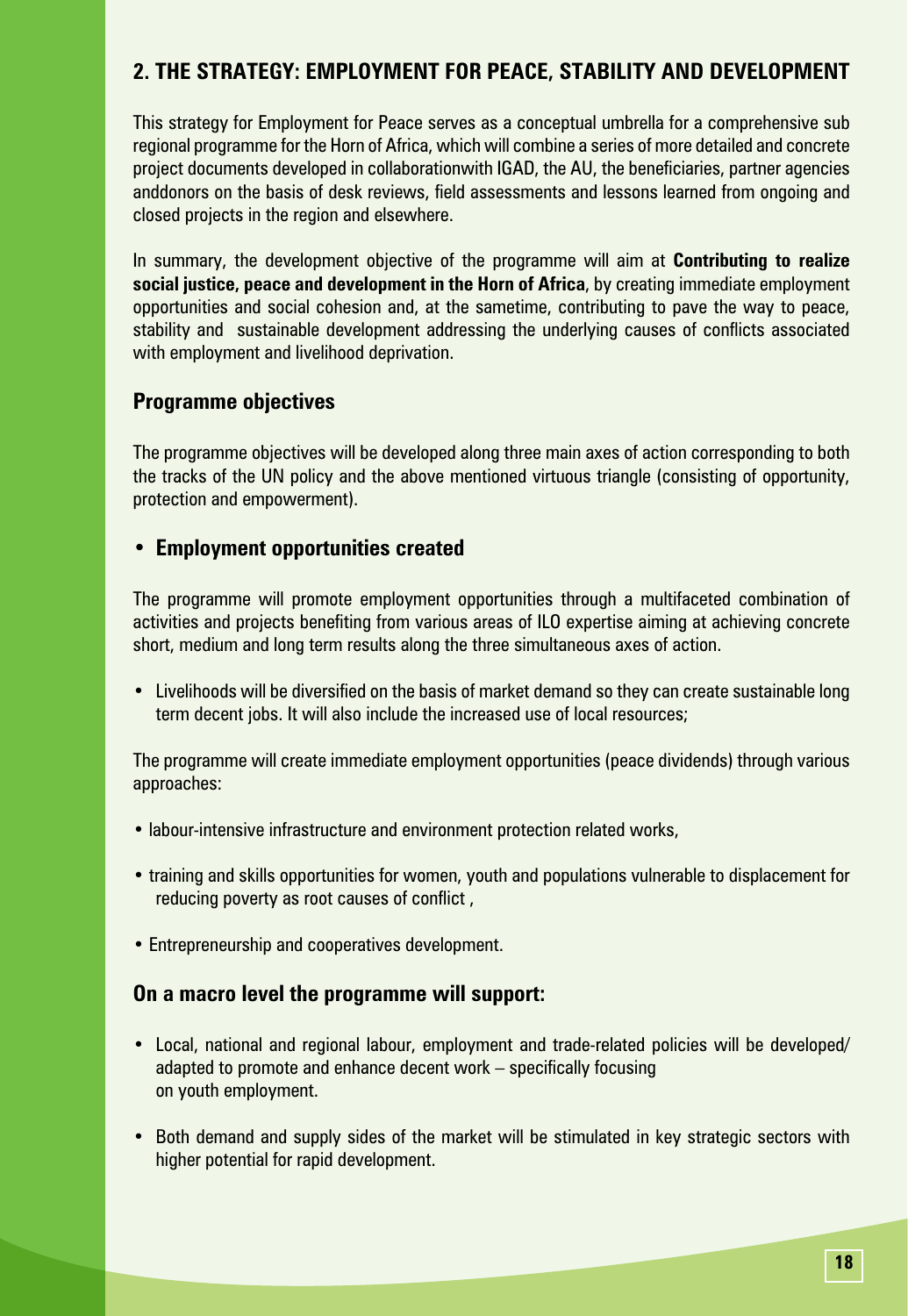#### **• The most vulnerable protected**

The programme will enhance the capacity to reduce vulnerability and adapt the concept of a universal Social Protection Floor<sup>12</sup> by building on existing, community-based practices of mutuality, reciprocity and solidarity.

Programme recipient countries and local governments will receive capacity building and support to enhance their capacity to reduce vulnerability and "design" Social Protection Floor for the most vulnerable population by building on existing practices. The concept of Social Protection Floor13 will be adapted to local conditions, namely through the strengthening and modernization of community-based systems of mutuality, reciprocity and solidarity.

The programme will establish concrete, coordinated and effective ways of channelling the results of the Social Protection Floor to the vulnerable while ensuring they have progressive access to employment services and opportunities.

In developing the social Protection floor, the link between social protection and employment services is fundamental and has a threefold effect: firstly ensuring people remain in good health and well nourished and keep their means of sustaining their livelihoods; allow them to be *employable; and thus leading to inclusive growth*

- **•**  Community funds for self investment and crisis response, will be established by building/ enhancing capacity to develop and manage community funds
- **•**  Micro-insurance schemes will be developed through cooperatives, community funds, local authorities and micro finance institutions
- **•**  Conditional cash and non cash-transfer for the most vulnerable people through the extension of government and development of community associations
- **•** Prevention and protection programmes against child labour and child trafficking will be supported

#### **• People and communities empowered**

The programme will support governance through a bottom-up approach with enhanced social dialogue, a strengthened civil society and community involvement in employment led economic development.

<sup>12</sup> Having recognized the importance of ensuring social protection for all, the United Nations System Chief Executives Board for Coordination (UNCEB) adopted, in April 2009, the Social Protection Floor initiative, as one of the nine UN joint initiatives to cope with the effects of the economic crisis12. The initiative is co-led by the ILO and the WHO and formally involves a group of collaborating agencies including: FAO, the IMF, OHCHR, the UN Regional Commissions, UNAIDS, UN-DESA, UNDP, UNESCO, UNFPA, UN-HABITAT, UNHCR, UNICEF, UNODC, UNRWA, WFP, WMO and the World Bank

<sup>&</sup>lt;sup>13</sup> The UN Social Protection Floor (SPF) Initiative, co-led by the ILO and the WHO promotes universal access to essential social transfers and services. For more information see http://www.ilo.org/gimi/gess/ShowTheme.do?tid=1321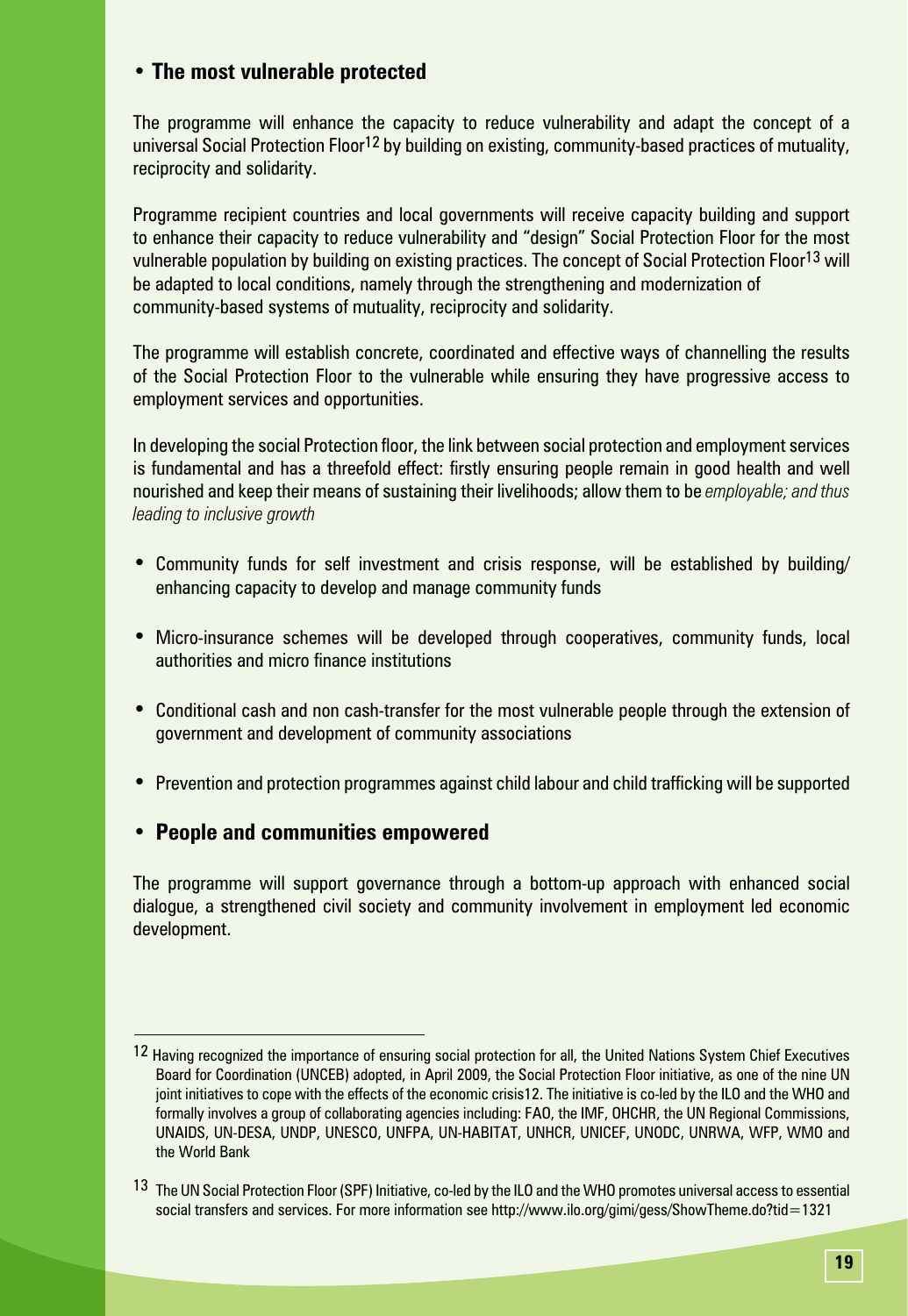- **•**  Governance will be improved through social dialogue allowing wider participation of civil society organisations (also from conflict affected areas) and private sector to decision making processes.
- **•**  Extended social dialogue plays a key role in achieving the ILO's objective of promoting opportunities for women and men to obtain decent and productive work with conditions of freedom, equality, security and human dignity.
- Organizational development will be strengthened, in particular at community-level, with the aim of enhancing the economic, commercial and financial functions. Such work will also enhance the social service delivery capacity as well as the societal role of existing local organizations and institutions. This includes the formulation of all forms of associations in order to enhance voice, representation and bargaining power of their members.

#### **Delivery in practice**

The underpinning need for the region is the creation of decentjob opportunities. In order to maximize impact and quality of delivery, ILO's unique expertise on employment and labour issues will be linked to the programme management and the implementing partners on the field.

Equally important to the fulfilment of this strategy is the ILO mandate and distinctive capacity in social protection, social dialogue and local governance.

The ILO will support IGAD, as the Horn of Africa is characterized by the dynamism of cross border

issues and IGAD has a key role on peace and security to be supported by ILO capacity and expertise within its mandate. IGAD's role is seen as critical throughout the Programme and is specifically stated here because of the empowerment aspect where IGAD is granting a forum for initiatives at the regional level whilst promoting the local level interventions for tangible benefits to accrue to people and communities set out in this strategy



#### **ILO expertise in specific technical areas 14**

<sup>14</sup> EIIP is also an integral area for ILO technical expertise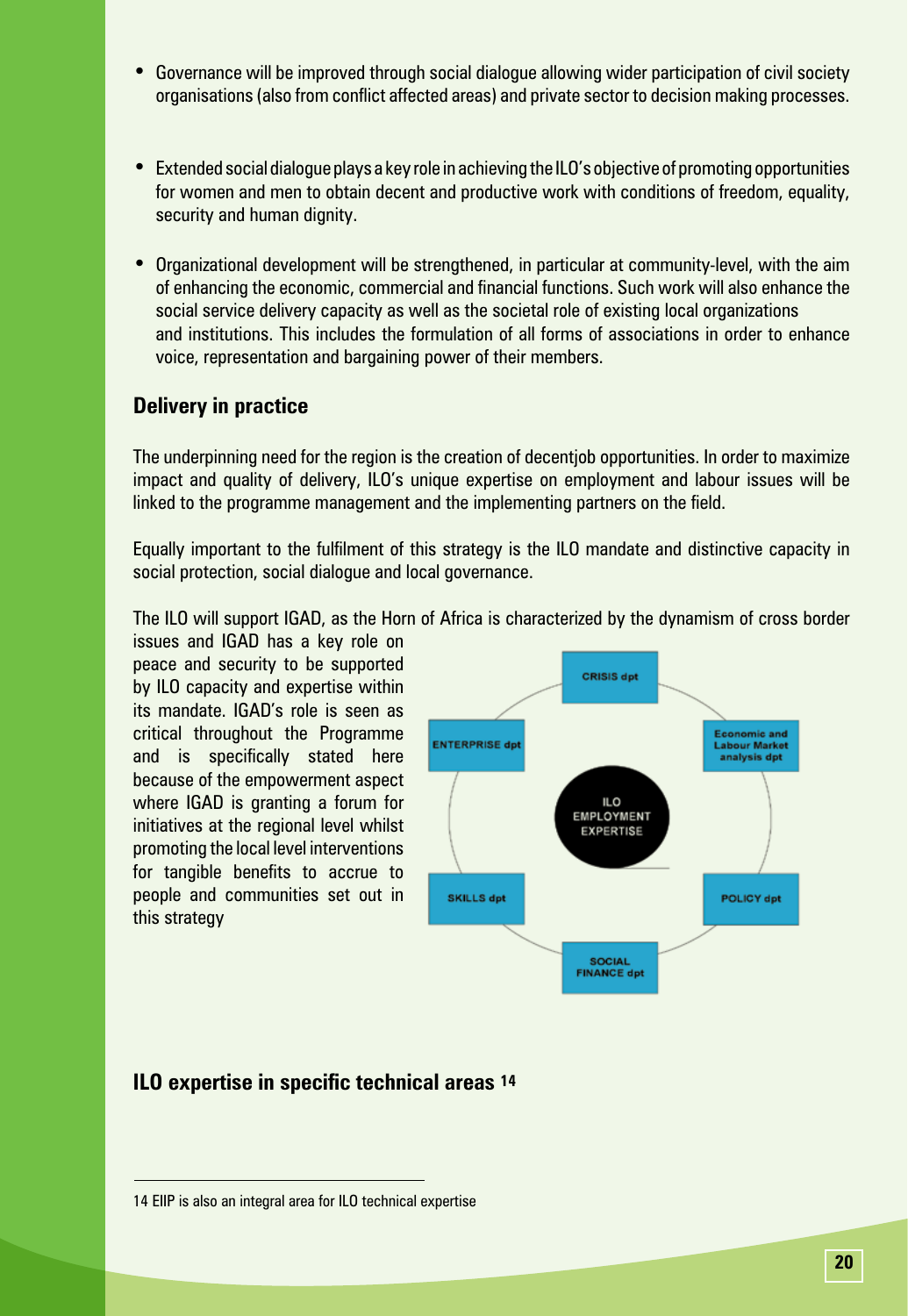**Employment Intensive Investment Programme (EIIP)** of the ILO works with all stakeholders to ensure infrastructure investments create higher levels of productive employment. This, in turn, leads to the improvement of access to basic goods and services for the poor. Ensuring local participation throughout the project cycle and combining the utilization of locally available skills, technology, materials and appropriate work methods has proven to be an effective and economically viable approach to infrastructure works.

EIIP uses the infrastructure project cycle as a means of realisingobjectives of employment creation and promoting good governance by starting with local level planning (within wider frameworks when these are available), through implementation using labour-based technologies and small scale contracting and ending with appropriate maintenance.

**LED/LER:** Creation of employment opportunities for conflict affected areas need to be fostered through a local economic recovery/development process. Local economic recovery plays a key role in building consensus, healing damaged social fabrics and contributes to reconciliation processes through an inclusive economic approach and a particular attention to the most vulnerable. Local labour markets and local economies require an important national and international political consensus to use them to generate opportunities for recovery. This to be achieved through employment creation from all the investments of relief to recovery and reconstruction; recovery must be founded on best use of local resources and not simple expediency, reinforcing the development dynamic at every opportunity.

**Promotion of social economy organizations and enterprises,** such as cooperatives, collective enterprises, mutual assistance groups, local micro-finance and micro-insurance institutions, community-based associations, are particularly appropriate in post-crisis situations playing a key role in mitigating future crises whilst also becoming key groupings to respond to any future shocks. In addition, social economy organizations play an important role in strengthening local governance structures.

**Link with the private sector.** In disenfranchised areas, there is a great opportunity to use the business community as a financial and business lever to support the development of the local economy either for investment purposes

**Diversification of skills** for conflict affected people with appropriate and innovative technology inputs.

**Green jobs** will be prioritized. Environmental degradation in the Horn of Africa and global climate change challenge numerous livelihood groups and contributes to the cycle of conflicts in the region. Pastoralists are amongst the most vulnerable to recurrent drought and competition for natural resources.

Coordinated and efficient ways of channelling the Social Protection Floors to the vulnerable while ensuring that they have progressive access to employment services and opportunities will be introduced. Decision makers and major stakeholders will be strengthened to conduct rapid SPF assessments, while national and local consensus will be facilitated on processes of SPF components (as for instance cash transfers). Moreover, existing institutions will be empowered to better coordinate and deliver SPF benefits. Finally, a monitoring & evaluation system will be developed to monitor the impact of the SPF on poor and vulnerable households in the Horn of Africa.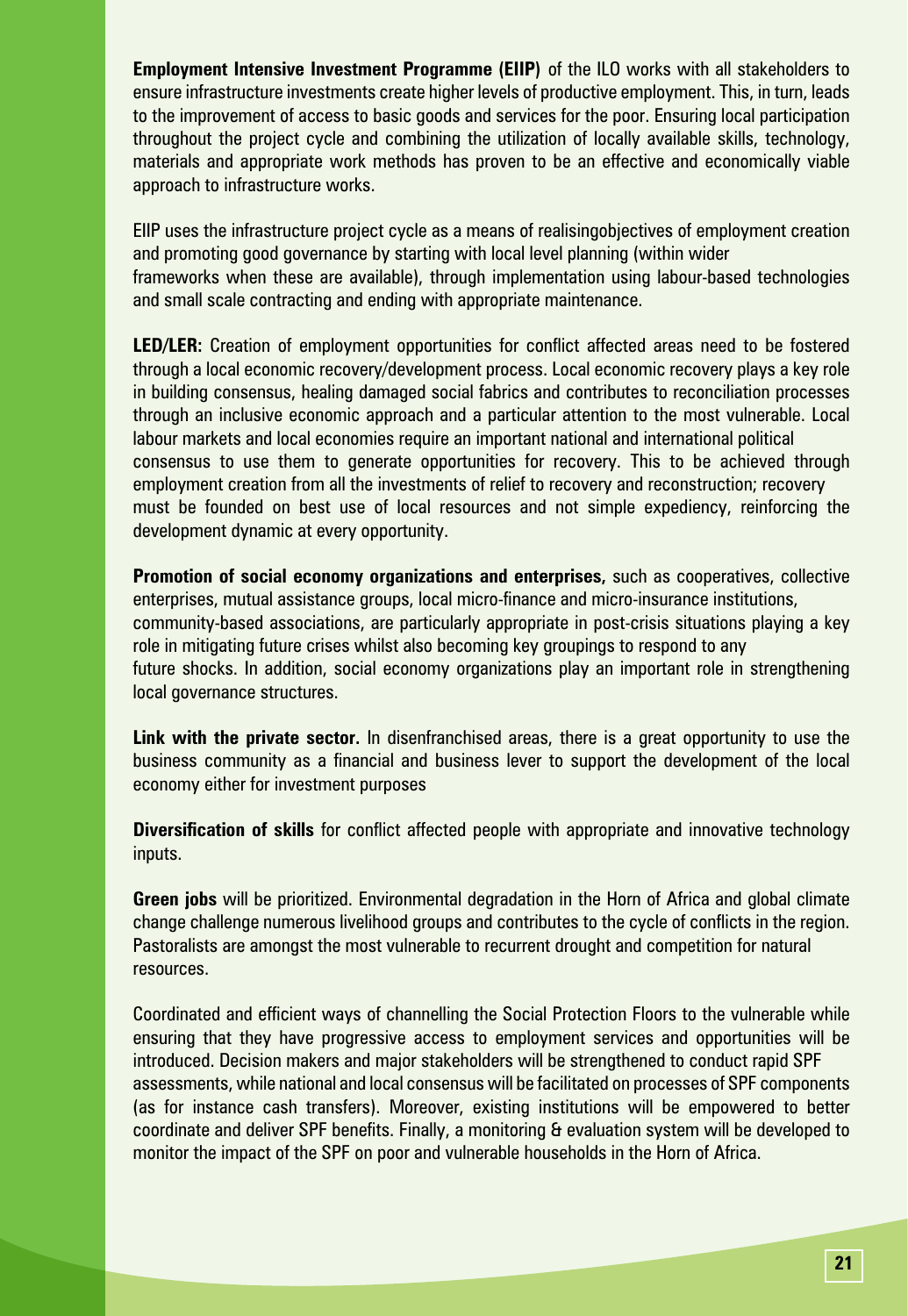#### **Geographic coverage**

Based on its experience in the region and the technical capacities available, the Programme will focus on the epicentres of instability in the region in order to complement existing work addressing underlying issues continuing to give cause for concern to all actors in the Horn. This covers areas where people perceive themselves as disenfranchised.

#### **Collaborating agencies and partners**

As stated throughout this strategy, IGAD is to play a key political, management, advocacy, facilitating and coordinating role. The IGAD has set up a 'Peace and Security Division' with primary areas of work: Conflict Prevention, Management and Resolution (CPMR); Political Affairs; Humanitarian Affairs. The division co-ordinates two institutions based in Addis Ababa: The ICPAT (IGAD Capacity Building Programme against Terrorism) and the CEWARN (Early Warning and Early Response Mechanism). The long-term goal is to ensure peace and stability prevails for economic development in the region.

IGAD's section on social development is responsible for regional employment, migration, youth and social protection as well as health and gender. IGAD will engage with ILO and focus on community security to strengthen the partnership with UNICEF, UNDP and UN Women.

Working with displaced people will be done in close collaboration and partnership with UNHCR and IOM.

Activities developed in rural livelihood will be done with FAO'stechnical expertise.

The local governance activities are part of the security approach to conflict prevention and will be done in close partnership with the AU Peace and Security Department and UNDP.

# **3. NEXT STEPS**

This strategy document serves as a conceptual umbrella for a series of more detailed and concrete project documents developed in collaboration with beneficiaries, partners and donors. Currently the ILO is delivering programmes across the region. The strategy defined here complements and builds on this programming. It draws on the expertise and knowledge developed meeting gaps clearly identified in terms of realising objectives defined by state, UN and regional actor strategies. Work is underway to build on the core competences of all partners for the operational element delivering this strategy. Parallel to the conference of April 11 and 12th 2011, building on current work, the ILO will present a menu of interventions set within this strategic framework.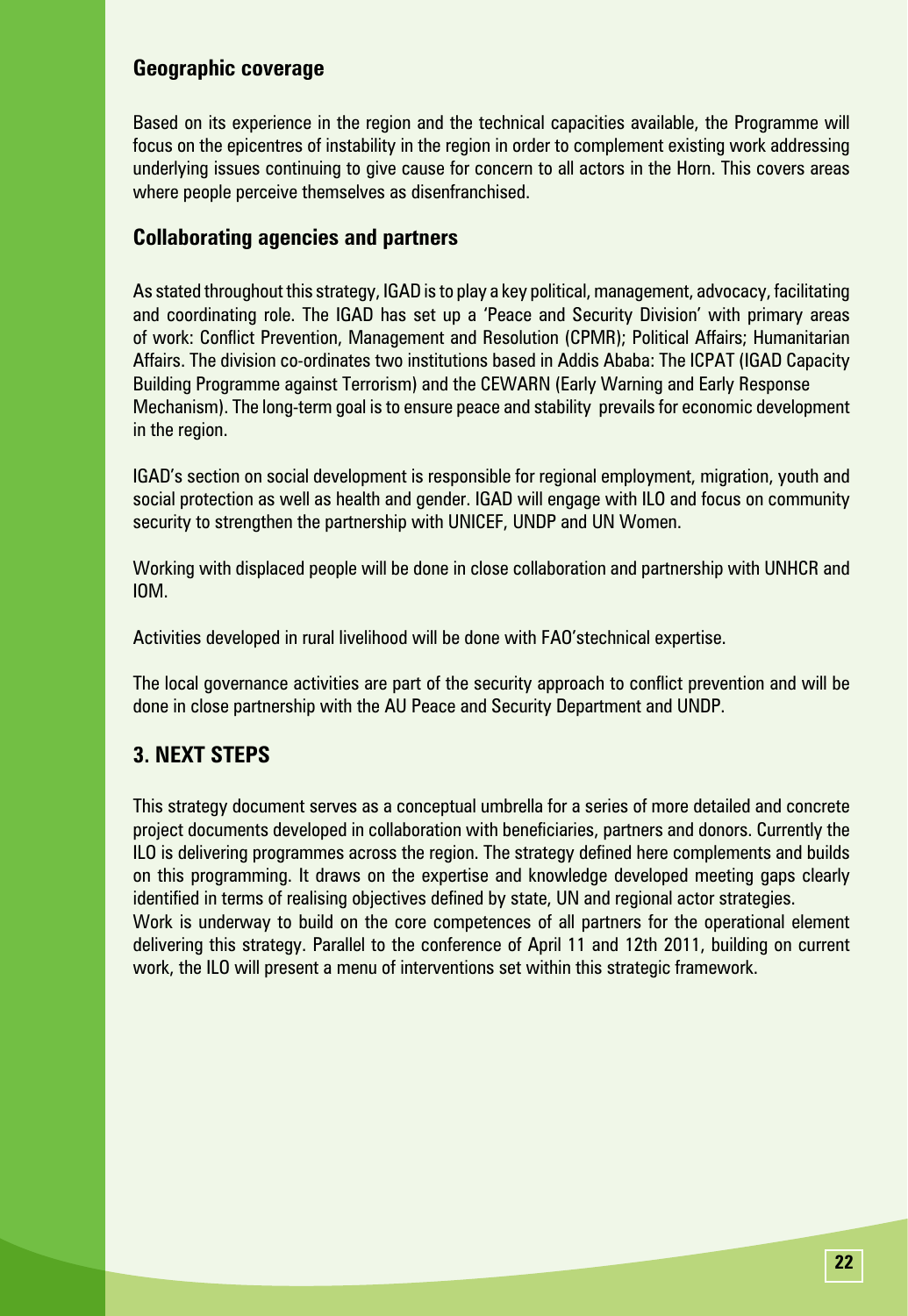# **ABBREVIATIONS AND ACRONYMS**

| <b>ASIST</b>      | <b>Advisory Support, Information Services and Training</b>   |
|-------------------|--------------------------------------------------------------|
| <b>CEMED</b>      | <b>Centres for Employment and Micro Economic Development</b> |
| <b>CEWARN</b>     | <b>Early Warning and Early Response Mechanism</b>            |
| <b>CPMR</b>       | <b>Conflict Prevention, Management, and Resolution</b>       |
| <b>DWP</b>        | <b>Decent Work Programme</b>                                 |
| <b>EIIP</b>       | <b>Employment Intensive Investment Programme</b>             |
| FA <sub>0</sub>   | <b>Food and Agricultural Organization</b>                    |
| GIS               | <b>Geographic Information System</b>                         |
| <b>ICPAT IGAD</b> | <b>Capacity Building Programme Against Terrorism</b>         |
| <b>IDPs</b>       | <b>Internally Displaced Persons</b>                          |
| IFI               | <b>International Finance Institutions</b>                    |
| <b>IGAD</b>       | Inter Governmental Authority for Development                 |
| IL <sub>0</sub>   | <b>International Labour Organization</b>                     |
| <b>IOM</b>        | <b>International Organization for Migration</b>              |
| <b>SALW</b>       | Small arms and light weapons                                 |
| <b>UN</b>         | <b>United Nations</b>                                        |
| <b>UNCT</b>       | UN country team                                              |
| <b>UNDAF</b>      | <b>United Nations Development Assistance Framework</b>       |
| <b>UNDP</b>       | <b>United Nations Development Programme</b>                  |
| <b>UNHCR</b>      | United Nations High Commissioner for Refugees                |
| <b>UNICEF</b>     | United Nations International Children's Emergency Fund       |
| <b>UNSAS</b>      | United Nations Strategic Assistance to Somalia               |
| <b>UNSG</b>       | <b>United Nations Secretary-General</b>                      |